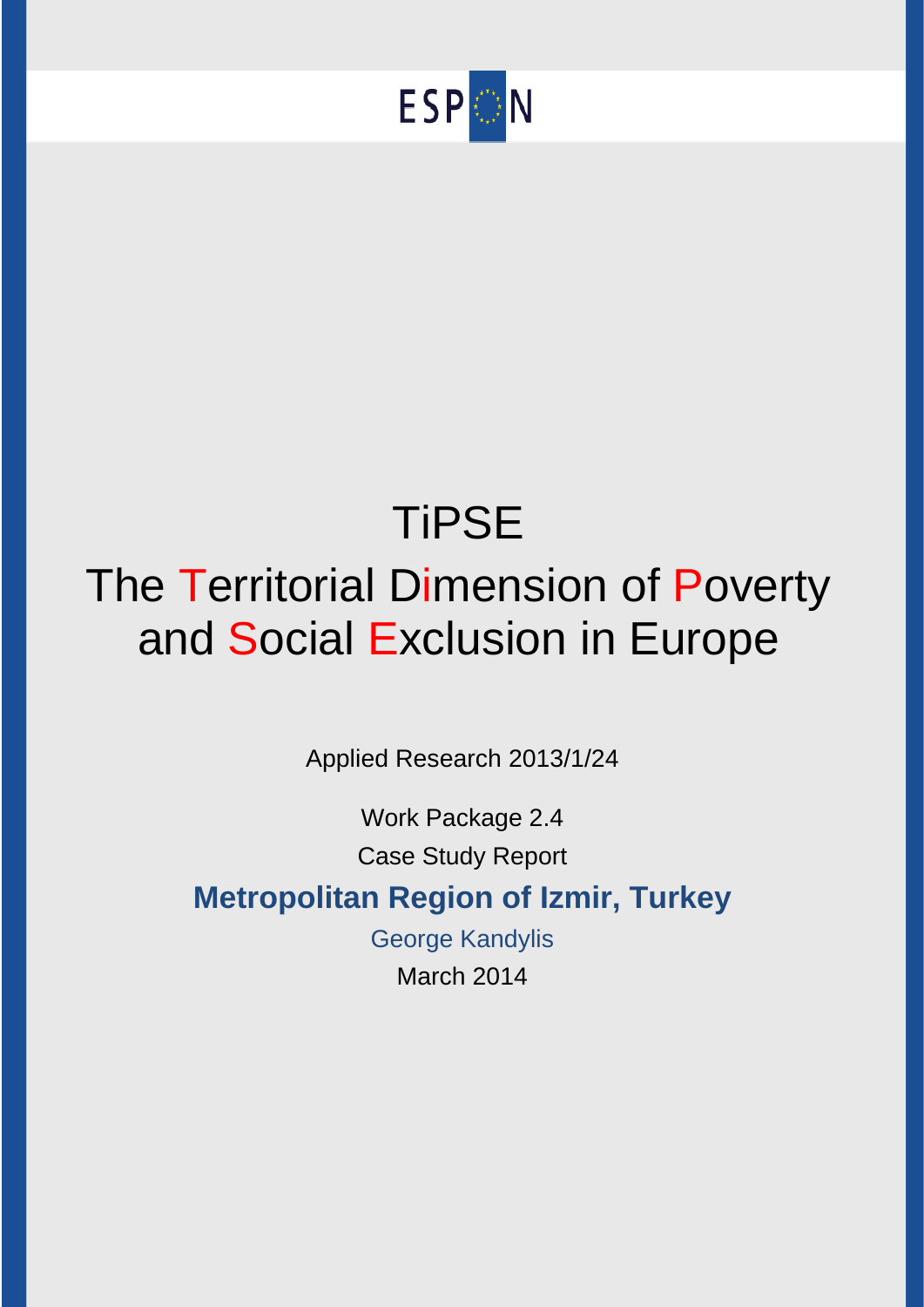This report is one of the deliverables of the TiPSE project. This Applied Research Project is conducted within the framework of the ESPON 2013 Programme, partly financed by the European Regional Development Fund.

The partnership behind the ESPON Programme consists of the EU Commission and the Member States of the EU27, plus Iceland, Liechtenstein, Norway and Switzerland. Each partner is represented in the ESPON Monitoring Committee.

This report does not necessarily reflect the opinion of the members of the Monitoring Committee.

Information on the ESPON Programme and projects can be found o[n www.espon.eu](http://www.espon.eu/)

The web site provides the possibility to download and examine the most recent documents produced by finalised and ongoing ESPON projects.

© ESPON & EKKE, 201 2 .

Printing, reproduction or quotation is authorised provided the source is acknowledged and a copy is forwarded to the ESPON Coordination Unit in Luxembourg.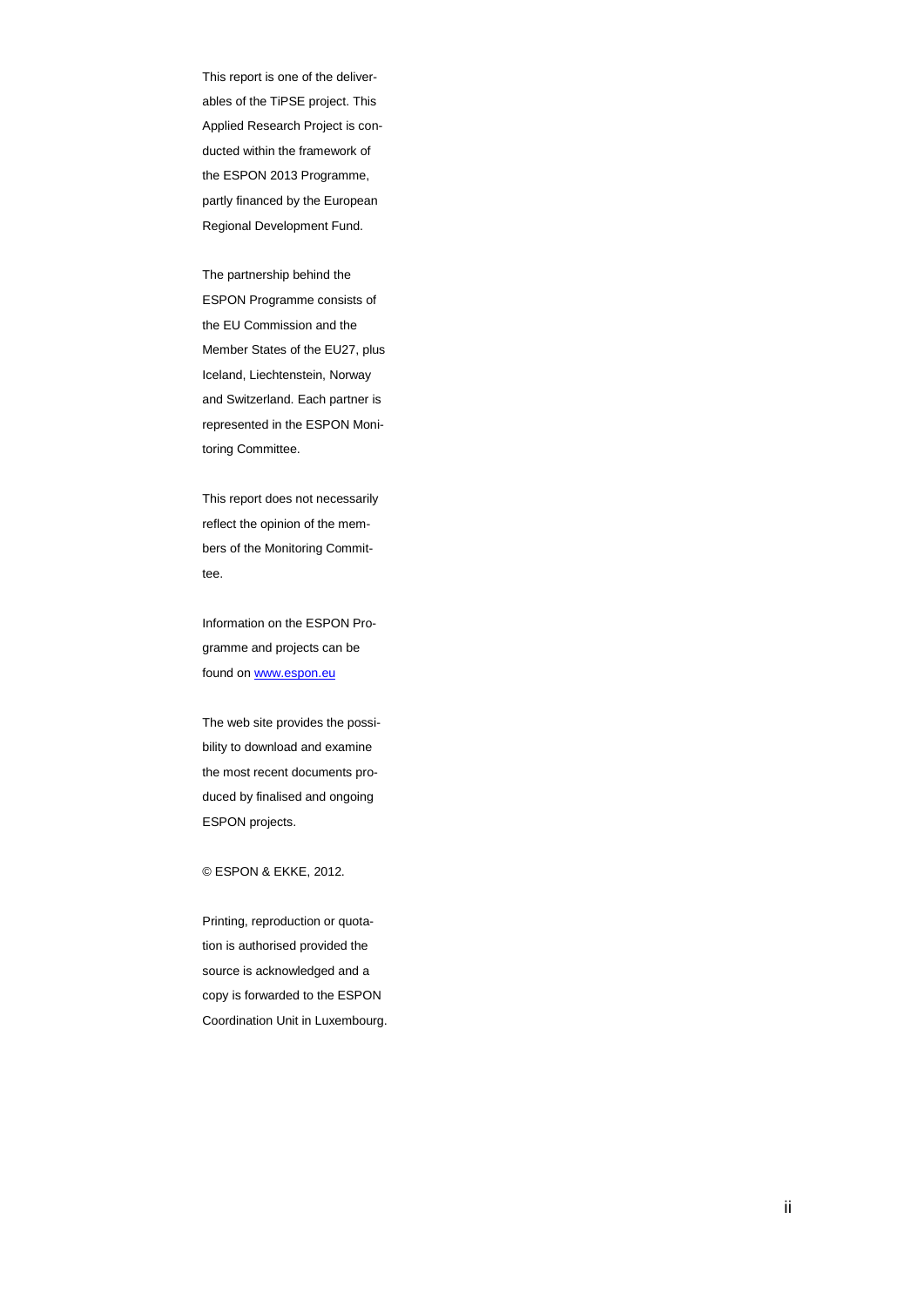# **The ESPON TiPSE Project:**

The TiPSE project has been commissioned by the European Observation Network for Territorial Development and Cohesion (ESPON) programme. It is concerned with the issue of poverty, and processes of social exclusion in Europe.

One of the key challenges for the EU, in its pursuit of social, economic and territorial cohesion, is to address regional or local concentrations of poverty and social exclusion. In terms of practical governance, this remains a national responsibility within the context of EU strategic guidance. In practice, regional or local administrations are often in 'the front line'; implementing national policies to ameliorate deprivation and exclusion. At a higher level, the EU defines its role as identifying best practices and promoting mutual learning.

Poverty and social exclusion are essentially relative concepts, arguably only meaningful within a specified geographical context. This underlines the essential roles to be played by observation, measurement, and careful data analysis, as preparations for intervention. The TIPSE project aims to support policy, both by enhancing the evidence base and by identifying existing good practice.

A central objective of the TiPSE project is to establish macro and micro-scale patterns of poverty and social exclusion across the ESPON space. This will be achieved by compiling a regional database, and associated maps, of poverty and social exclusion indicators. Such quantitative analysis of geographical patterns is considered a fundamental part of the evidence base for policy.

In addition, in order to better understand the various social and institutional processes which are the context of these patterns, a set of ten case studies are to be carried out. These will be more qualitative in approach, in order to convey holistic portraits of different kinds of poverty and social exclusion as experienced in a wide variety of European territorial contexts. The principal goal for these investigations will be to bring forward clear illustrations of the social, economic, institutional and spatial processes which lead to poverty and social exclusion in particular geographic contexts.

The selection of case study areas has been carried out with careful regard to the wide variety of geographic, cultural and policy contexts which characterise Europe. The ten case studies are also intended to highlight a range of different 'drivers' of poverty and social exclusion, including labour market conditions, educational disadvantage, ethnicity, poor access to services and urban segregation processes. A second objective of the case studies will be to identify policy approaches which can effectively tackle exclusion, and thus strengthen territorial cohesion.

| No.            | Partner                                                     | <b>MS</b>  | <b>Principal Researchers</b> |
|----------------|-------------------------------------------------------------|------------|------------------------------|
| LP.            | Nordregio - Nordic Centre for Spatial Development           | <b>SE</b>  | Petri Kahila                 |
| $\overline{2}$ | UHI Millennium Institute                                    | <b>IUK</b> | Philomena de Lima            |
| 3              | Newcastle University                                        | luk        | Mark Shucksmith              |
| 4              | Research Centre for Economic and Regional Studies, HAS      | <b>HU</b>  | Katalin Kovács               |
| 15             | ILS - Research Institute for Regional and Urban Development | DE         | Sabine Weck                  |
| 6              | <b>EKKE - National Centre for Social Research</b>           | ΕL         | Thomas Maloutas              |
|                | The James Hutton Institute                                  | UK         | <b>Andrew Copus</b>          |

The TiPSE research team comprises 6 partners from 5 EU Member States: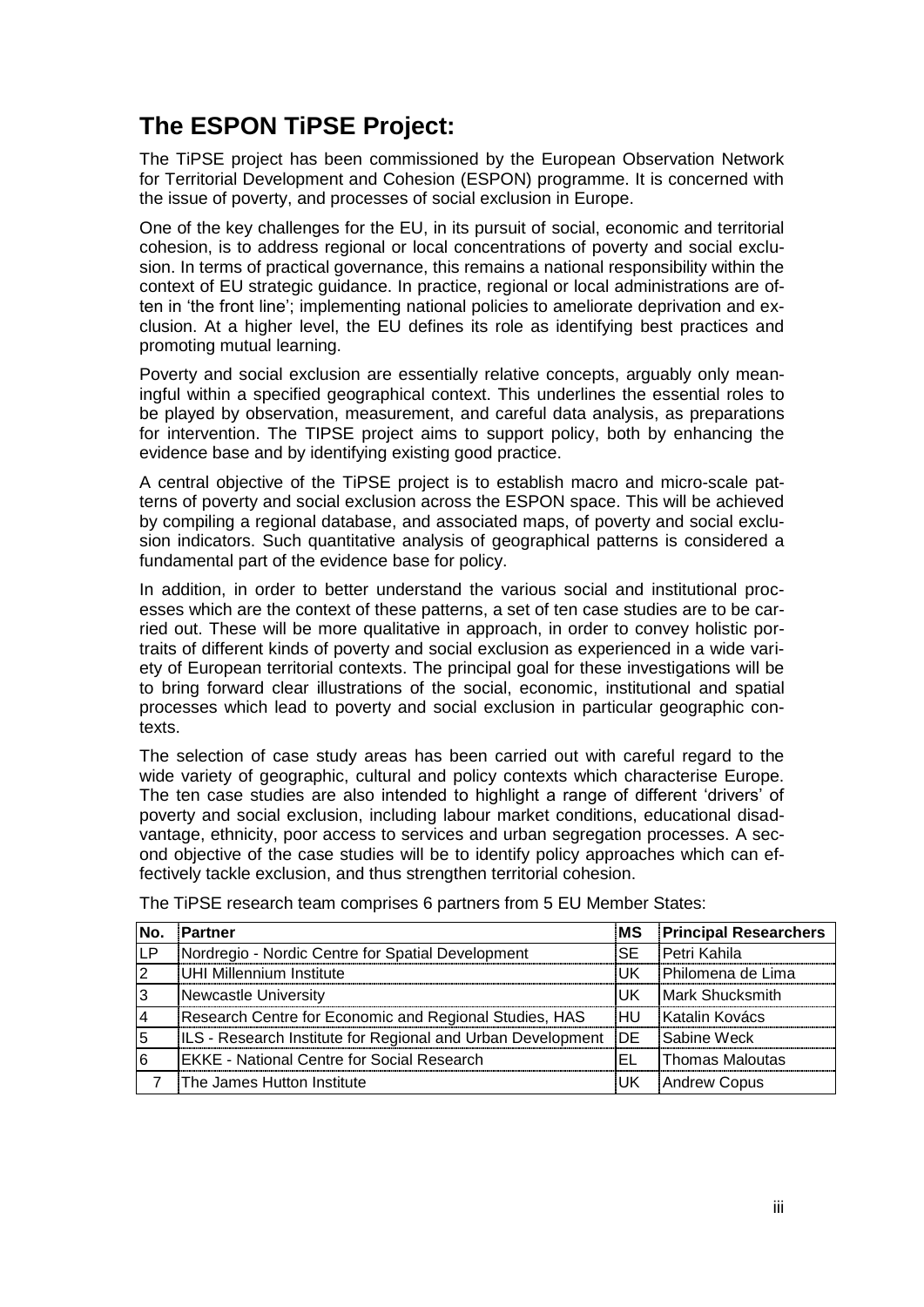# LIST OF ABBREVIATIONS

| <b>ABPRS</b>   | <b>Address Based Population Registration System</b>   |
|----------------|-------------------------------------------------------|
| <b>GDP</b>     | <b>Gross Domestic Product</b>                         |
| <b>GVA</b>     | Gross Value Added                                     |
| <b>MRI</b>     | Metropolitan Region of Izmir                          |
| <b>NARKENT</b> | Narlidere Urban Regeneration Project                  |
| <b>OECD</b>    | Organization for Economic Cooperation and Development |
| <b>SBS</b>     | <b>Level Measurment Exams</b>                         |
| <b>TOKI</b>    | <b>Turkish Housing Development Administration</b>     |
| <b>TUIK</b>    | Turkish Statistical Institute                         |
| <b>YOK</b>     | Council of Higher Education                           |
|                |                                                       |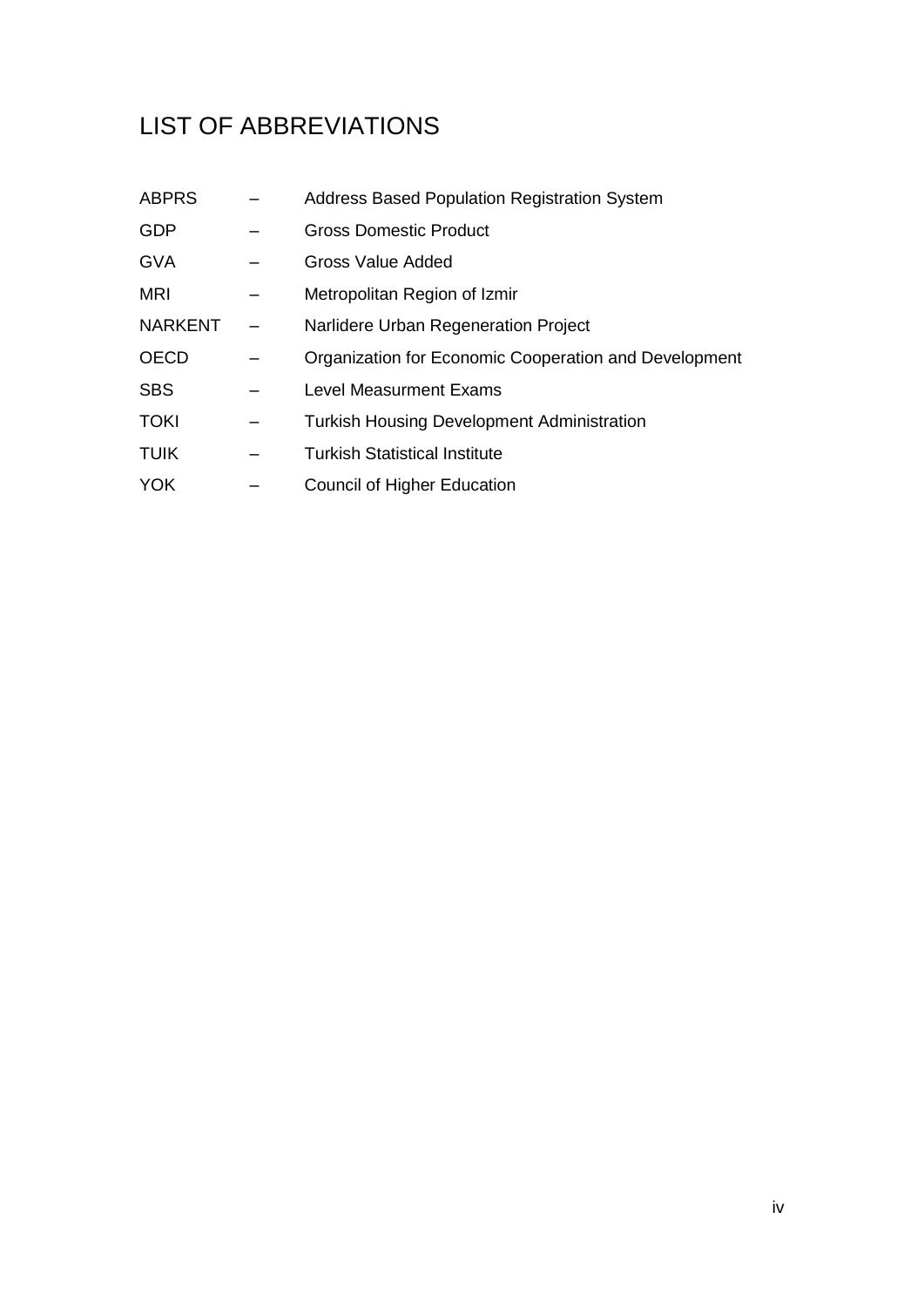# **CONTENTS**

| $1 \quad$      |                                                               |  |
|----------------|---------------------------------------------------------------|--|
| $\overline{2}$ | Characteristics of social exclusion and poverty: patterns and |  |
| 3              |                                                               |  |
| $\overline{4}$ |                                                               |  |
| 5              |                                                               |  |
| 6              |                                                               |  |
| 7 <sup>7</sup> |                                                               |  |
|                |                                                               |  |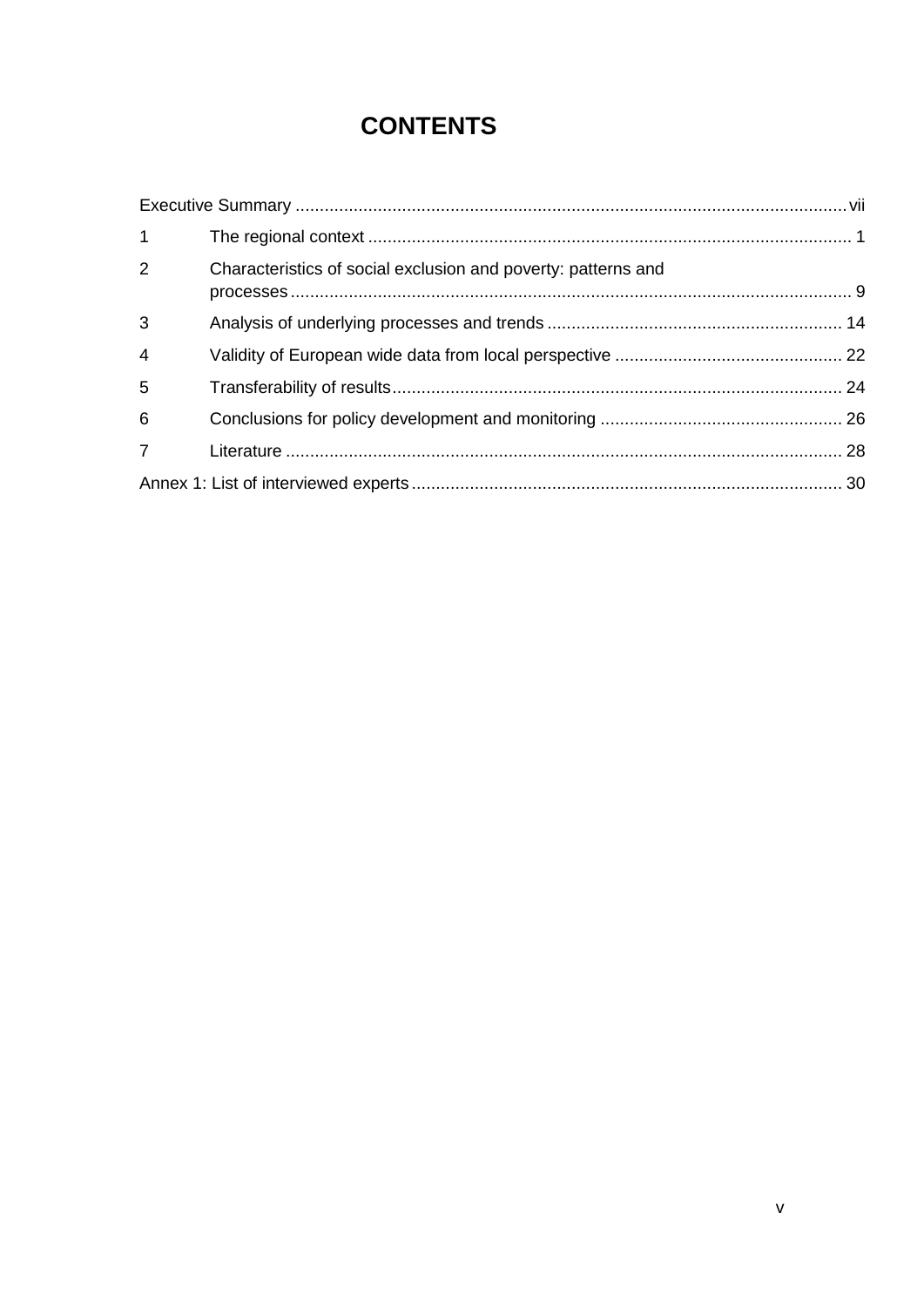# **TABLES**

| Table 1: ESPON CU typology and classification of the region of Izmir                     | $\mathcal{P}$ |
|------------------------------------------------------------------------------------------|---------------|
| Table 2: Housing development in the three bigger metropolitan regions of Turkey,<br>2013 | 6             |
| Table 3: At-risk-of poverty rate, 2011                                                   | 9             |
| Table 4: UNHCR 2014 planning figures for refugeses and asylum seekers in Turkey          | 12.           |
| Table 5: Educational attainment of the richest and the poorest quintile in Turkey (%)    | 21            |

# **FIGURES**

| Figure 1: Izmir in the context of the ESPON space                                              |    |
|------------------------------------------------------------------------------------------------|----|
| Figure 2: The municipalities of the region of Izmir                                            | 1  |
| Figure 3: Evolution of regional per capita GDP, 1987-2001. Turkey = 100                        | 3  |
| Figure 4: Regional GVA at current prices by economic activity, 2004-2011                       | 4  |
| Figure 5: Working age population by educational level, 2013                                    | 5  |
| Figure 6:: Household size distribution, 2011                                                   | 6  |
| Figure 7: Structure of the Turkish educational system                                          | 16 |
| Figure 8: Problems of children attending school in slum areas of Turkish metropolitan<br>areas | 18 |
| Figure 9: Illiterate persons (%) by municipality. Region of Izmir, 2011                        | 20 |
| Figure 10: Persons with higher education (%) by municipality. Region of Izmir, 2011            | 20 |
| Figure 11: At-risk-of-poverty-rate in Turkish NUTS II regions, 2011                            | 22 |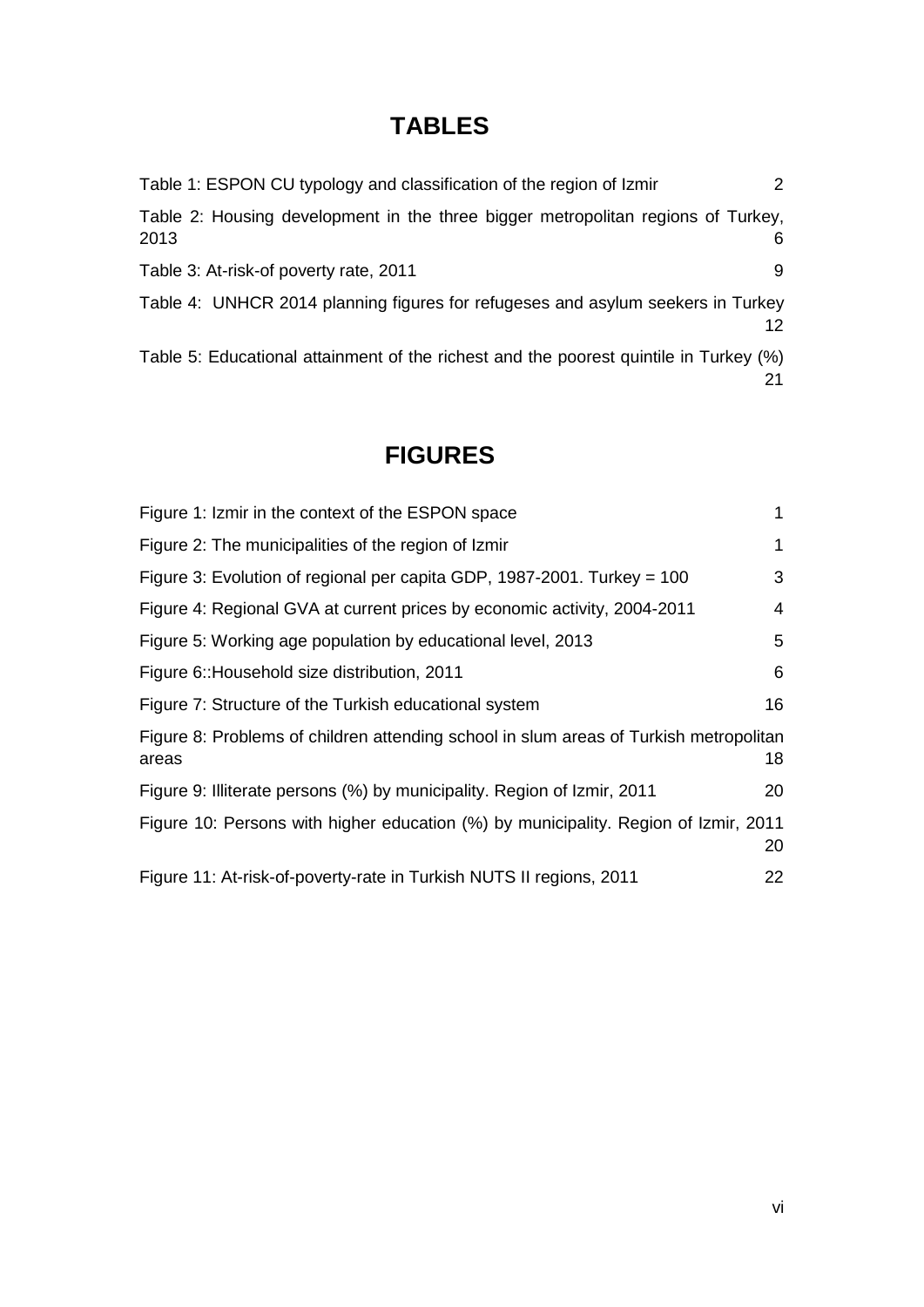### **Executive Summary**

<span id="page-6-0"></span>Despite the improvements in income distribution, Turkey is still a relatively unequal country compared to OECD countries and most of the developing economies (Duman, 2008). At the same time, income and education are highly correlated in the country: a wide gap divides the educational levels of the poorest and richest socioeconomic groups. In the Izmir case study we investigate the relationship between poverty/social exclusion and education in two interconnected directions. First, by examining education inequalities between people and social groups at different levels of exposure to poverty and social exclusion, i.e. assessing the consequences of poverty and social exclusion on education attainment and performance. Second, by examining the degree to which the education system helps to reproduce (or instead, to decrease) social inequalities, i.e. by assessing the consequences of education disparities on social inclusion prospects. Both tasks are carried out under the lens of the specificities of the metropolitan region of Izmir, especially the economic performance and the conditions in the labour market, the spatial structure of inequalities and the coexistence of population groups with different origin.

Yilmaz (2005) argues that in Turkey, the environment of integrated poverty, which, for many decades made it possible for the urban poor to integrate into urban society with the help of informal activities as well as informal housing, is getting transformed under the destructive effects of the neo-liberal oriented structural adjustment programs and weakening social solidarity bonds. Henceforth, it is possible to observe a certain decline in the integrating capacity of the informal activities as well as in the protective capacity of family supports.

Rising unemployment in Turkey has been an issue since decades (Filiztekin, 2009). The unemployment rate was not higher than 3% in the 1960s but increased to about 8% in the 1980s and to slightly above 9% in the 200s. Moreover, different Regions and Provinces experience different unemployment rates On the other hand, the large presence of informal activities in the economy mean that long term unemployment is not the most significant causal factor of poverty and social exclusion. Poverty of employed people is a major concern.

Adaman and Keyder (2005) stress that while the single most important reason for social exclusion in Turkey is poverty, there are also cultural and political dimensions of exclusion. Based on a review of the Turkish literature, they propose the following typology of vulnerable groups:

- Children and young people, to whom the effects of poverty are transferred from the spatial and economic exclusions of their families
- The elderly and especially those who are not insured by any of the social security schemes
- The disabled
- **Migrants**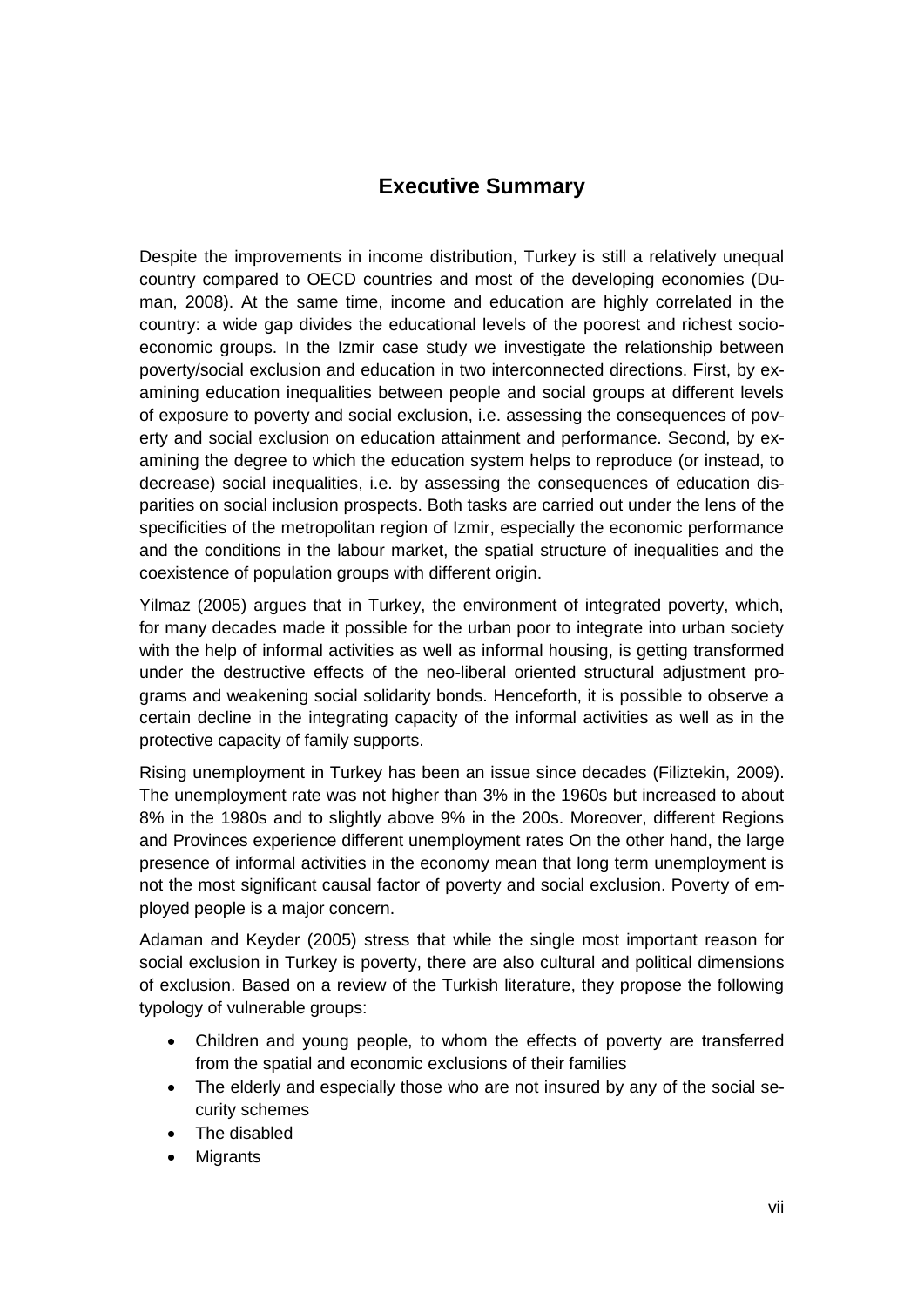- Exclusion due to gender or sexual orientation
- Exclusion due to religious affiliation (especially concerning discrimination against Alevis)
- Exclusion due to ethnic origin (especially concerning discrimination against Kurds, Romani and non-Muslim groups such as Jews and Greeks)
- Exclusion due to other reasons, such as nomadic life, drug addiction, imprisonment and irregular employment.

The Metropolitan Region of Izmir is not among the poorest regions of the country, but some of the patterns and trends evident in other parts of Turkey are also manifested there. Ongoing transformations in the labour and housing market, especially those altering traditional informal arrangements, are of significant relevance concerning poverty and social exclusion. Despite the general reduction of income and education inequalities over time, clear signs of intergenerational persistence of inequalities exist, together with indications of polarization between social groups concerning educational level and opportunities.

The case of Izmir raises questions about poverty and social exclusion in conditions of rapid and continuous urbanization. In this perspective, Izmir experiences conditions that are dissimilar from the rest of European cities. However, some recorded trends are also relevant in other parts of Europe, especially in what concerns massive immigration flows, transit and shadow populations and the negative relationship between poverty and education.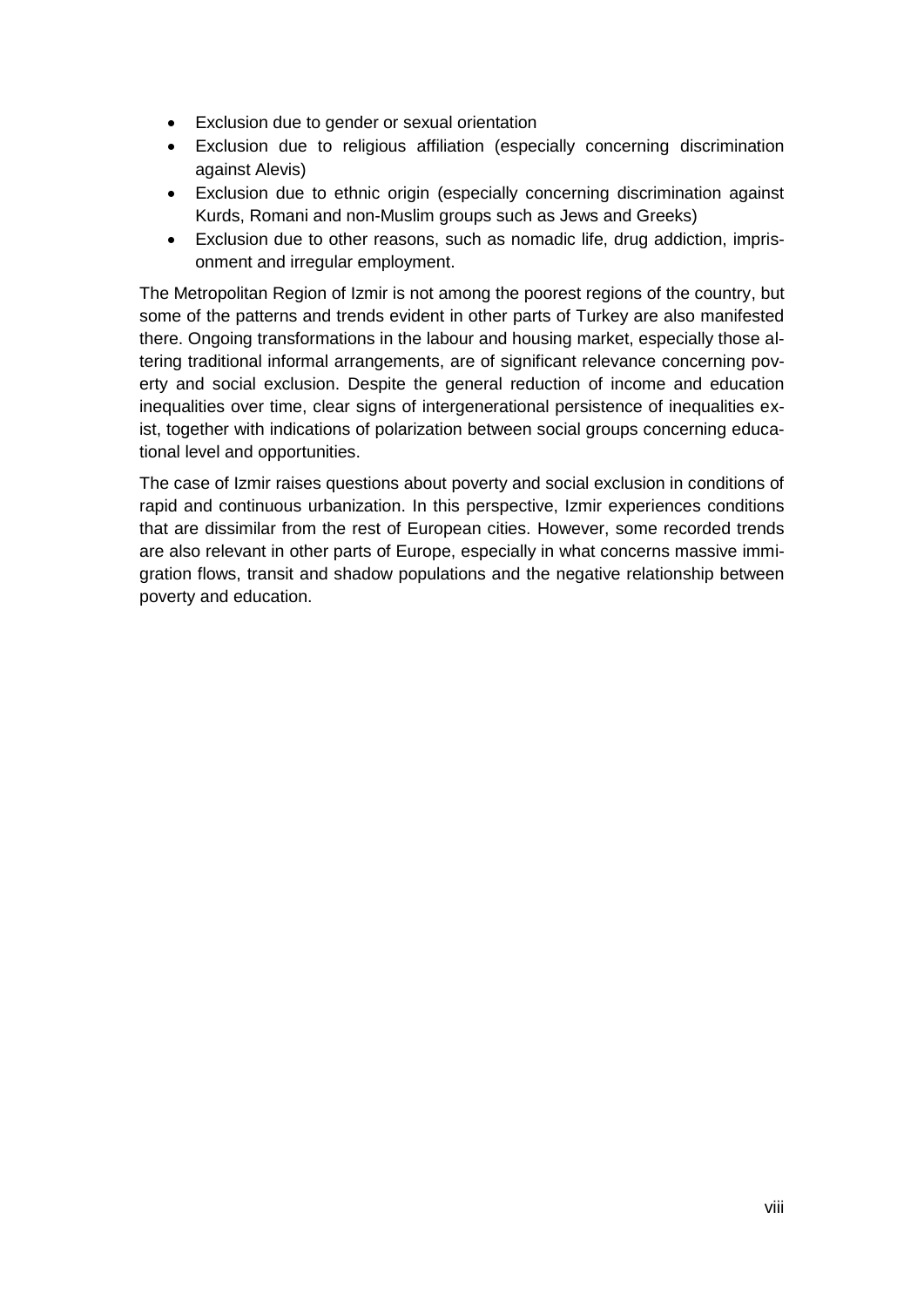### <span id="page-8-0"></span>**1 The regional context**

With 4.061.074 inhabitants in 2013, population density of 311 per square kilometres and comprising 30 Districts, the Region of Izmir (see Figure 1) is one of the most densely populated areas in Turkey. The metropolitan area of Izmir is in fact the third biggest metropolitan city in Turkey, after Istanbul and Ankara and the most significant metropolitan area on the shoreline of the Aegean Sea. Eleven Districts (Balçova, Bayraklı, Bornova, Buca, Çiğli, Gaziemir, Güzelbahçe, Karabağlar, Karşıyaka, Konak and Narlıdere), with a total population of 2.8 millions, constitute the administrative unit of the Metropolitan Municipality, i.e. the urban core of the metropolitan area.



**Figure 1: Izmir in the context of the ESPON space**



<span id="page-8-1"></span>**Figure 2: The municipalities of the region of Izmir Source:** Wikipedia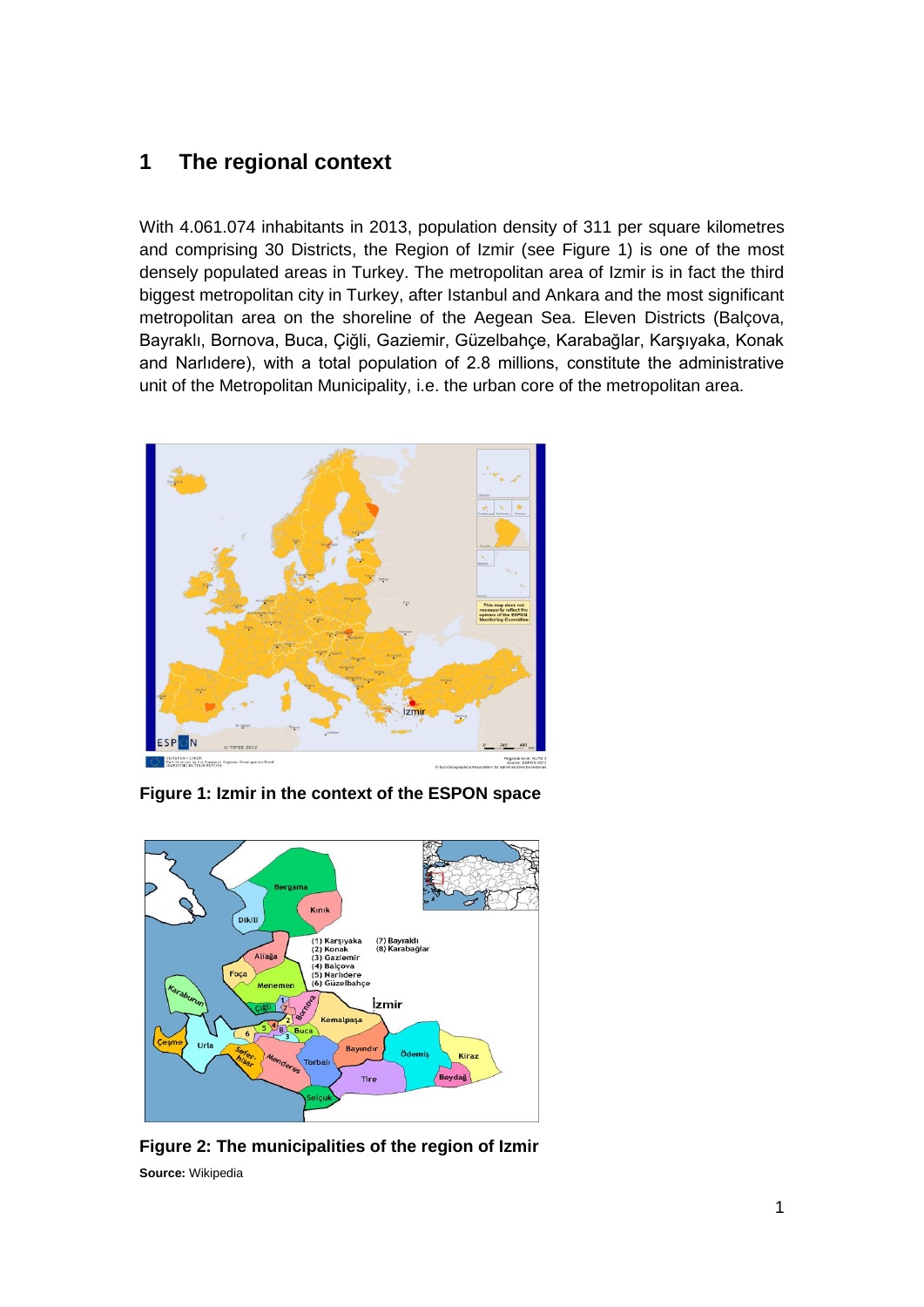Because of its historical significance as a major port in the Aegean Sea, Izmir has received high levels of investments in urban infrastructure since the seventeenth century (Sonmez, 2007). Ever since, Izmir has attracted significant capital flows and immigrant workers from rural areas of Turkey. Internal migration has been more massive since the 1970s, while more recently dislocated people from South-Eastern Turkey contributed for an important part of the population increase.

After the industrialization period of the city in the 1960s, Izmir has attracted migrants from other parts of Turkey, in the midst of the outburst of urbanization in Turkey (Unverdi et al., 2007). However, the number of jobs and housing units was inadequate for these migrants and, thus, the informalization process of housing and job opportunities started to emerge (Sonmez, 2007). The inner areas of Izmir are still the primary location for work-places and housing of migrating groups. Since the 1960s, the city expanded along certain development axes. This made newly built dwellings available to the already established residents, including those of the inner areas of the city, while the new incoming population started to move in to the inner city areas. It is thus during recent decades that Izmir was transformed to a regional metropolis, as the population of the city increased from 554,000 in 1970 to 1,489,817 in 1985 and then to slightly above 4 millions in 2012. Rapid urbanization resulted in inadequate housing and urban infrastructure, especially for the newcomers.

The Region of Izmir is not included in the ESPON metropolitan regions typology, while it is considered a predominantly urban region (see Table1). The analysis below follows the Turkish Statistical Institute TUIK in considering the whole region as one "Metropolitan Municipality", i.e. identifying the NUTS III Region with the Metropolitan Region of Izmir (MRI).

| <b>Typology</b>                                        | <b>Classification of the Region of Izmir</b>                   |  |  |
|--------------------------------------------------------|----------------------------------------------------------------|--|--|
| 1. Urban-rural regions                                 | <b>Predominantly urban region</b>                              |  |  |
| 2. Metropolitan regions                                |                                                                |  |  |
| 3. Border regions                                      | Border region (Programme area – external border<br>programmes) |  |  |
| 4. Islands regions                                     |                                                                |  |  |
| 5. Sparsely populated regions                          | Not a sparsely populated region                                |  |  |
| 6. Outermost regions                                   | Not an outermost region                                        |  |  |
| 7. Mountainous regions                                 |                                                                |  |  |
| 8. Coastal regions                                     |                                                                |  |  |
| industrial<br>in<br>9.<br><b>Regions</b><br>transition | Region with internal industrial structural change              |  |  |

<span id="page-9-0"></span>**Table 1: ESPON CU typology and classification of the region of Izmir**

The regional per capita GDD (at current prices) was \$2,722 in 1987, very close to that of Istanbul (22,810) and compared with a significantly lower \$1,629 at the national level. After 14 years of economic development, the comparative position in MRI was quite similar with a per capita GDP (at current prices) of \$3,215, now slightly above Istanbul (\$3,063) and again almost 50% higher than the national average  $(S2.146)$  (see Figure 3). Between 2004 and 2011, MRI was found between the  $5<sup>th</sup>$ and the  $6<sup>th</sup>$  position among all NUTS II Regions of the country regarding the per cap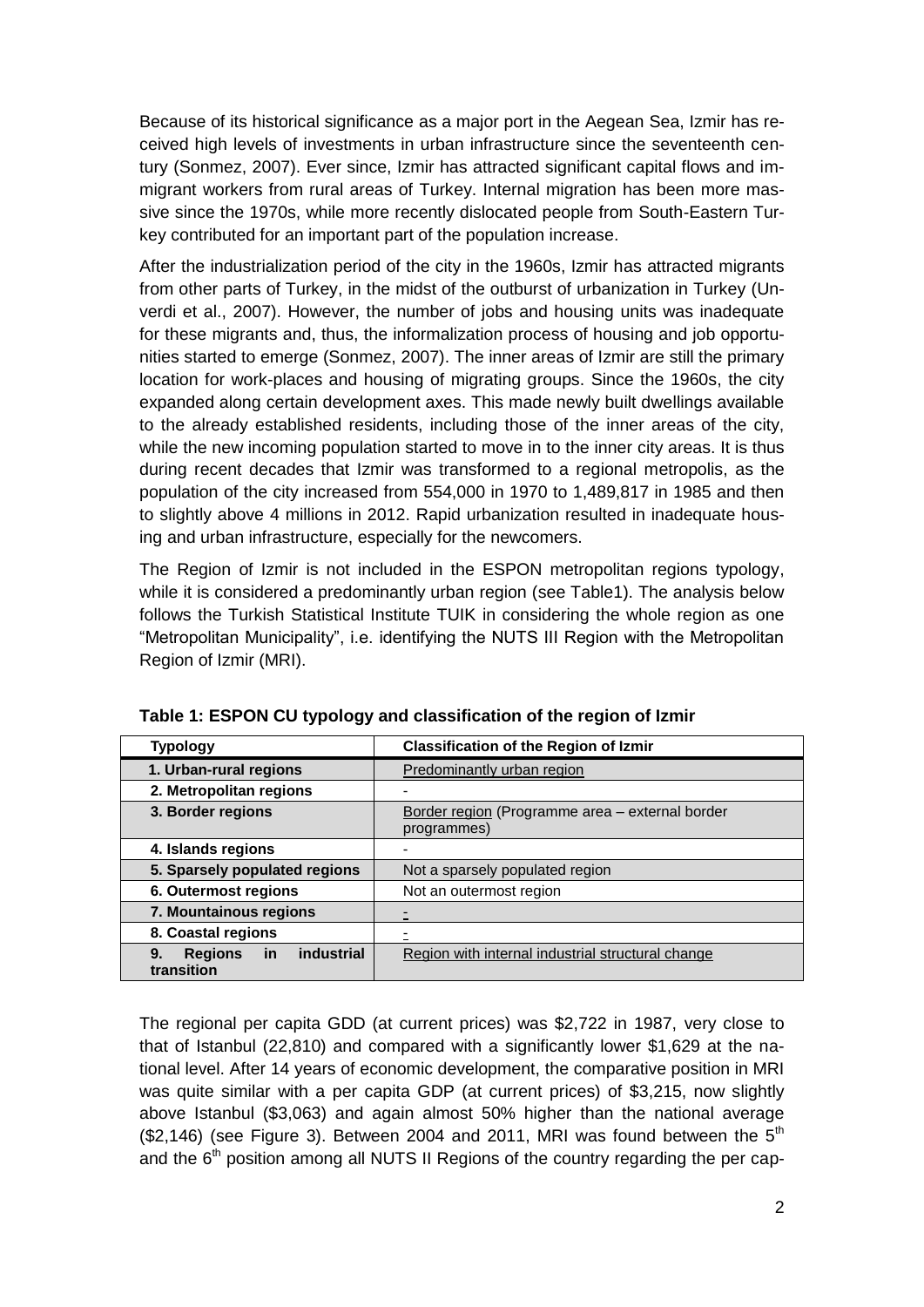ita Gross Value Added (GVA), which varied between 1.21 and 1.29 times higher than the respective national figure. The regional economic structure of MRI shows a certain deindustrialization tendency, as the share of manufacture in the total regional GVA fell from 30.4% in 2004 to 26.9% in 2011, albeit exhibiting some level of stabilization after reaching a minimum in 2009 (see Figure 3). The share of the service sector was already at 63.6% in 2004 and increased further to 69.8% in 2011. The regional share of the service sector is slightly higher than the national figure. Not surprisingly, the share of the agricultural sector in the formation of the GVA remains low throughout the period. In terms of employment, in 2013 about 846,000 people were employed in the service sector, 481,000 in manufacture and 187,000 in agriculture.



 **Figure 3: Evolution of regional per capita GDP, 1987-2001. Turkey = 100**

Tourism has a special position in the regional economic structure. In 2012 MRI accommodated 771,163 tourists, 15.5% more than in 2009. Turkish tourists, although a minority in the aggregate number of arrivals, increased in the same period by 26%. However, these figures are somewhat less impressive if one considers that the overall increase of tourist arrivals in Turkey in the same period reached 24.2% (23.9% for Turkish citizens).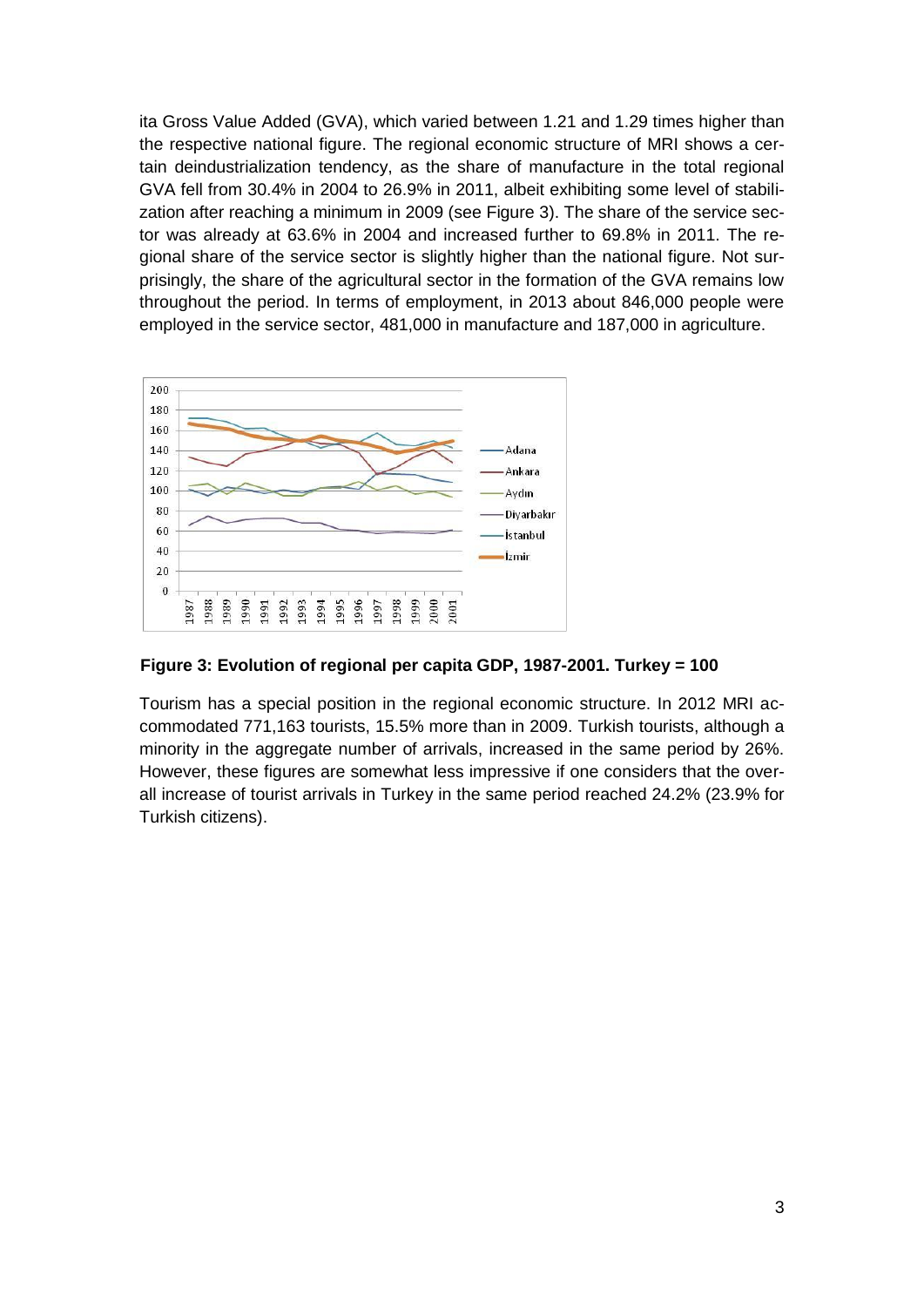

#### **Figure 4: Regional GVA at current prices by economic activity, 2004-2011**

**Source:** Turkstat

According to TUIK data, the regional unemployment rate fell from 16.2% in 2009 to 15.4% in 2013. At the same time both activity rate and employment rate improved rapidly from 46.6% to 55.9% and from 39.0% to 47.3% respectively. On the other hand the unemployment rate of 15.4% is one of the highest among the regions of the country and well above the Istanbul and Ankara rates (11.2% and 10.2% respectively). The size of unemployment is quite higher in the 15-24 age group for which MRI stands in the second position in the country with a rate of 26.9% (in comparison with the national rate of 18.7%). But the situation is even more alarming concerning female unemployment. Despite performing well in the female activity rate, MRI presents the highest female unemployment rate in Turkey with 22.5%, more than double the national average.

Another dimension of the conditions in the regional labour market rate has to do with the level of unemployment across groups of different education skills. MRI presents the highest unemployment rate across all Turkish regions among active persons with secondary education (18.7% in 2013, compared with the national average of 12%). Although the difference is smaller, the regional unemployment rate is also higher than the national in the case of higher education graduates (13.2% and 10.3% respectively). On the contrary, the regional unemployment rates for those with less education skills are not very dissimilar from the national scores. Thus, the increased unemployment in Izmir seems to be connected with the inability of the regional labour market to employ people of middle and higher educational attainment. This is a special disadvantage for a region with the third higher percentage of higher education graduates and a higher than the national percentage of secondary education graduates (see Figure 5).

Some characteristics of the employed population in MRI remind that poverty and social exclusion do not only concern the unemployed. The percentage of people in employment not registered in any form of social security was 30.4% in 2013. This figure is below the national average (36.7%) but at the same time twice higher than in Ankara or Istanbul.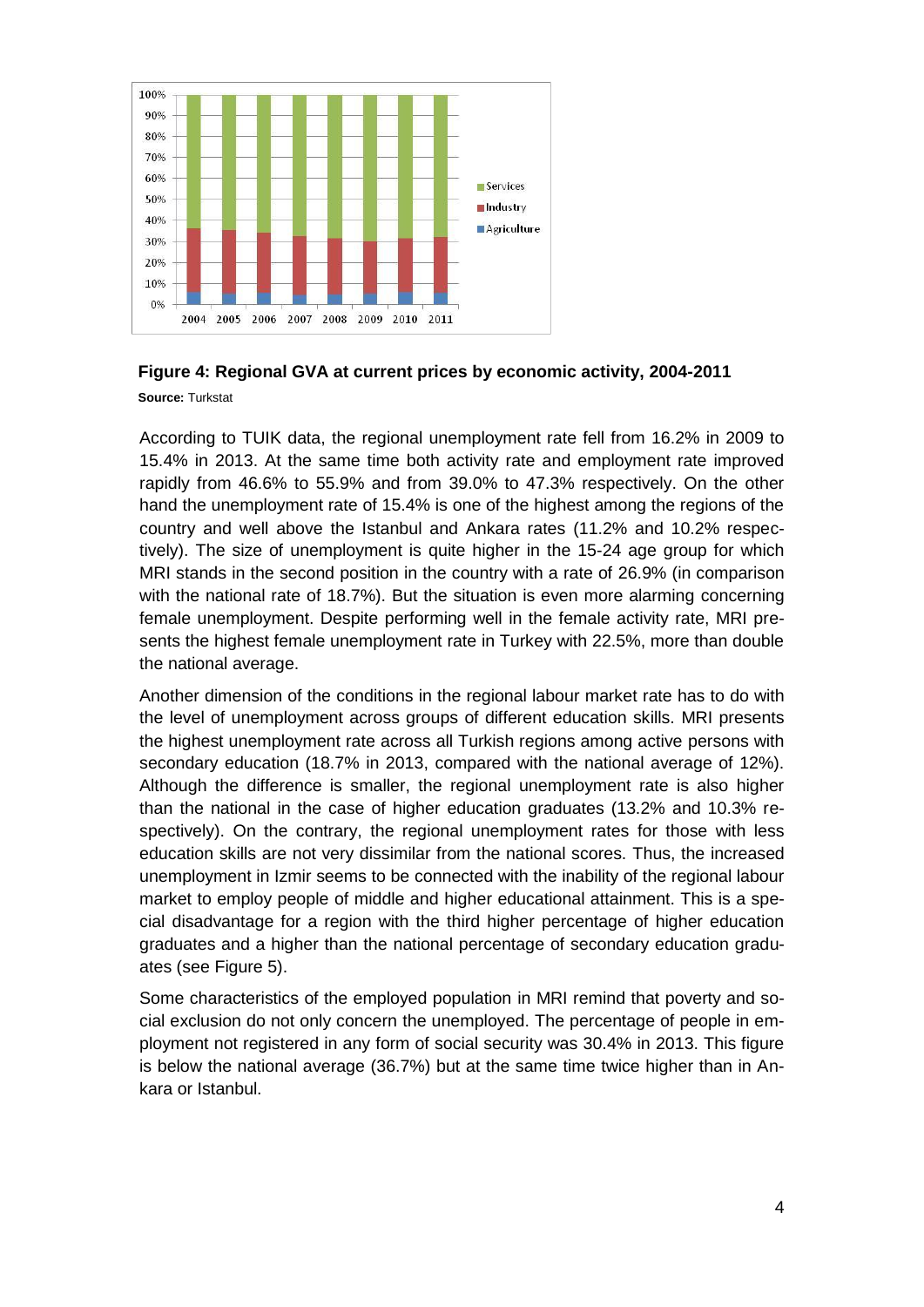

 **Source:** Turkstat **Figure 5: Working age population by educational level, 2013**

Moreover, it is worth to mention that unregistered workers increased by 2.7 percentage units between 2008 (one year after the implementation of a social security reform in Turkey) and 2013. Working people with poor education skills are by far more likely to be excluded from the social security system, as the rate is 5.8% for higher education graduates, 16.3% for high school and vocational high school graduates and raises at 43.9% for those with lower than secondary education and even to 81.8% for the illiterate.

The age structure of MRI reveals an old dependency rate of 12.3% (10.8% in Turkey) and a child dependency rate of 27,6% (37.6%). While the total dependency rate is thus quite lower than the national average (and than in Ankara and Istanbul), this is because of a quite older regional age structure, nonetheless with a median age of no more than 33.6 years. At the same time, MRI is characterized by a comparatively low proportion of families with 5 or more members (see Figure 6).

Internal migration is still continued in MRI as in the rest of Turkey which is a country still undergoing urbanization (Uzun et al., 2010). The most recent data on 2010-2011 internal migration flows show that Izmir received more than 110,000 incomers in this period, or 4.5% of the total internal migration flows around the country. Although not among the most important destinations, Izmir shows positive net internal migration rates, gaining almost 75,000 residents between 2008 and 2011, representing 1.9% of its 2011 population (the respective rates were 3.5% in Ankara and 2.1% in Istanbul). As in the rest of Turkey, the investigation of the age structure reveals a relatively young incoming population: 18.6% of the 2011 newcomers belonged to the 0-14 age group and 44% to the 15-29 age group. Poverty seems to be much more widespread among internal immigrants, especially for nuclear families that migrated recently (Interview with I.S.).

Official 2011 census statistics provide a general picture of comparatively low rates of housing deprivation in MRI. About 19,000 households (1.6%) had no piped water system and about 69,000 had no toilet inside their dwellings, placing MRI in a better than the average national position but well below Istanbul. Eight thousand household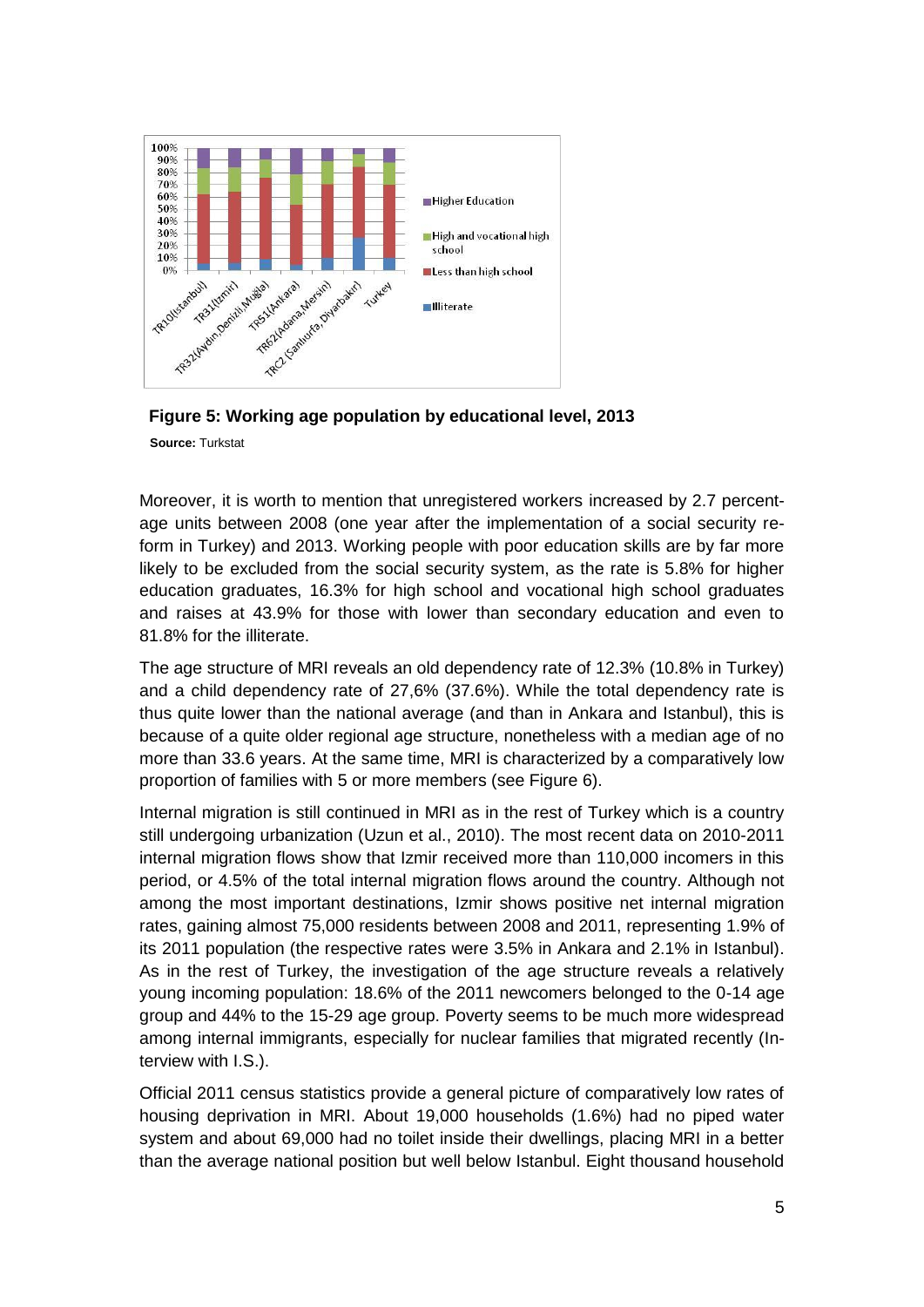(0.6%) lived in dwellings without kitchen. The average number of persons per room was 0.9, compared with the national 1.1. Almost 2/3 of the households lived in owner-occupied dwellings, while the percentage of renters (26.5%) is close to the national average. As in the rest of Turkey public housing in MRI is rather marginal. The percentage of households living in dwellings that are not owner-occupied but for which they do not pay rent are likely to be connected with forms of accommodation or squatting that might conceal conditions of inadequate housing. The 2012 ratio of doctors to total population was 1:591 a cross Turkey. MRI figures among the regions with better performance, presenting a ratio of 1:448.



**Figure 6:**:**Household size distribution, 2011** Source: Turkstat

Urban development in recent years is indicated by the figure of building construction. According to the 7,567 construction permits for residential permits were granted in 2013, regarding a total floor space of about 5.5 million square meters in 39,380 housing units. This gives a rate of 1,341 square meters and 9.7 new housing units for every 1,000 residents. From a comparative perspective housing development in MRI is lower than at the national level and in the two bigger metropolitan regions of Ankara and Izmir (see Table 2). This means that despite having quite lower in-migration rates, Izmir faces similar housing pressures with the two other metropolitan regions.

<span id="page-13-0"></span>

| Table 2: Housing development in the three bigger metropolitan regions of Tur- |  |  |  |  |
|-------------------------------------------------------------------------------|--|--|--|--|
| key, 2013                                                                     |  |  |  |  |

|                                              | <b>Floor space</b> |                          | <b>Housing units</b> |                          |  |
|----------------------------------------------|--------------------|--------------------------|----------------------|--------------------------|--|
|                                              | m <sup>2</sup>     | per 1,000 resi-<br>dents | no                   | per 1,000 resi-<br>dents |  |
| <b>MRI (TR310)</b>                           | 5,445,364          | 1340.87                  | 39,380               | 9.7                      |  |
| <b>MR</b><br>Ankara<br>(TR510)               | 14,721,097         | 2917.91                  | 78,192               | 15.5                     |  |
| (TR)<br><b>Istanbul</b><br><b>MR</b><br>100) | 21,727,004         | 1534.34                  | 153,182              | 10.8                     |  |
| <b>Turkey</b>                                | 127,689,378        | 1665.49                  | 810,817              | 10.6                     |  |

**Source:** Turkstat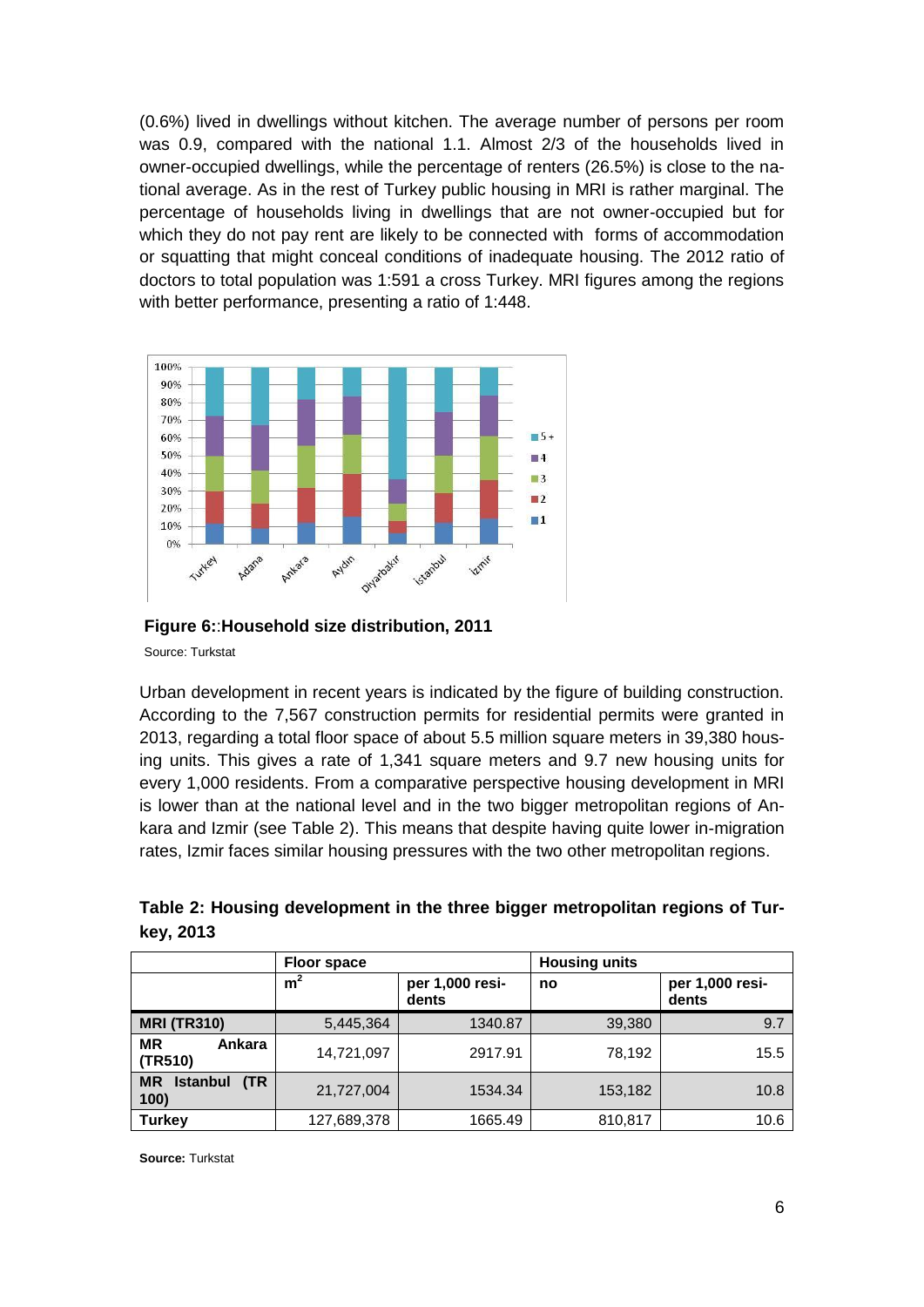The constantly increasing population caused an urban pattern that extends beyond the natural borders of the basin of the historical city (Unverdi et al., 2007). Settlements extend outwards to every direction, mainly along linear development corridors, resulting in disjointed urban areas.

Izmir is not a highly segregated city and in general different social groups are exposed to each other both in residential areas in public space (interview with I.S). However, survey findings in the inner areas of Izmir indicate that these areas are locales at which urban poverty concentrates and that one of the important dynamics of this pattern is migration. They also point out that these areas attracted rural migrants since the 1970s, together with the tendency of the more affluent native household to relocate to suburban areas at the coastal zone. Consequently today, 76% of the households residing in these areas had migrated from another place in the country, especially from the eastern regions of Turkey. Before the 1970s, the region that contributed to migration most was the Aegean region, including the province of Izmir. Yet after the 1980s, the south-eastern region of Turkey became the major contributor.

Sixty-seven per cent of the population of these areas hold informal and marginal occupations and are employed in workplaces close to their neighbourhood. Thirty-three per cent of the total workers have jobs in small scale manufacturing—primarily, in textile, shoe or leather production – and also in marginal services, such as domestic services and street vending. Forty-seven per cent have no social security. Many children living in these areas work since the age of 12. These young workers hold jobs mostly in small-scale production manufacturers. This also suggests that teenagers stop their school education usually around the age of 15, which adds to the lack of social security for the labour force. This prevents further the chances of educating and then integrating these young workers to the formal labour force. Today, initiatives and projects aiming to upgrade the physical structures of the central city, especially close to the touristic points, menace to dislocate the less privileged from the area.

On the other hand, the conditions of poverty and social exclusion at the outskirts of the city, where touristic destinations and affluent peri-urban areas develop amongst the dynamic *Gecekondu* (meaning ''landed overnight'' in Turkish, Uzun et al., 2010) neighbourhoods are possibly more complex. Gecekondu areas developed in the urban fringes and particularly on government-owned land, as housing opportunities in the inner city were no longer enough for the internal migrants. They are usually overcrowded, unsafe, temporary, unhygienic and probably illegal (Uzun et al., 2010). Examples of spontaneous architecture and spatial "planning, gecekondus were then turned into 'squatter towns' surrounding cities. Legalization rules were adopted in the early 1980s as a method to improve housing and settlement conditions, but the results were generally poor, apart from sporadic transformations. Moreover, ongoing urban development means that the relative position of Gecekondus at the outskirts of the city altered, bringing the problem in the urban cores (Kaya & Zengel, 2005, cited by Uzun et al., 2010). In some cases local communities resist the rehabilitation plans that are promoted by local authorities.

Both in the inner city and in the periphery internal migrants tend to concentrate in residential areas according to common places of origin (interview with I.S., Unverdi et al., 2007). This kind of congregation helps to maintain strong family and community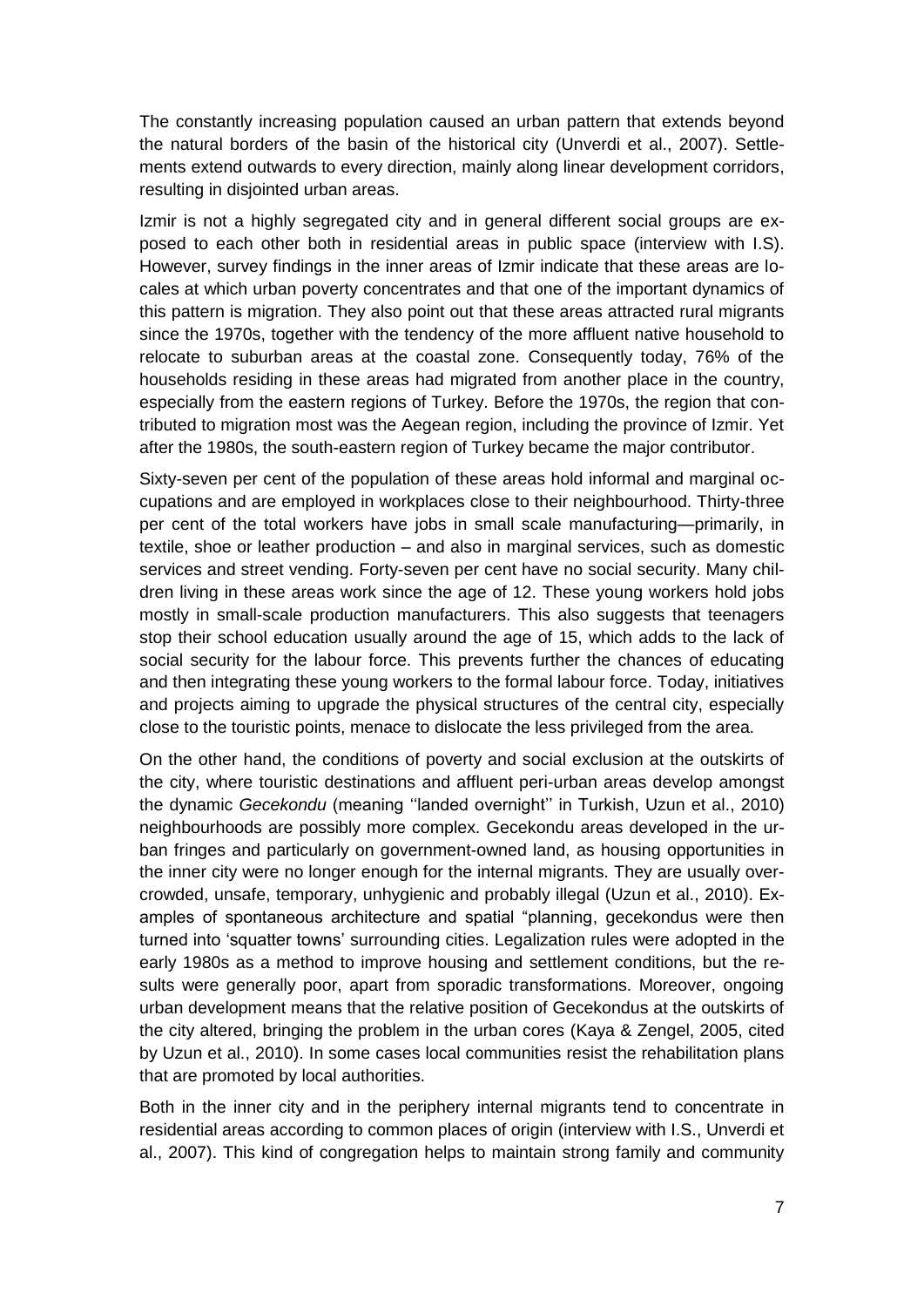ties. At the same time, intergenerational social mobility brought about important transformations in the squatter areas, with new apartments being added to the vernacular housing stock. After legalization of irregular constructions in the early 1980s, the model adopted by the Turkish Housing Development Administration in collaboration with local authorities, replaces slums with new high-rise housing units, while giving to squatters and needy people living in other parts of the cities the opportunity to buy only one housing unit with affordable and long-term payments (Uzun et al., 2010). If one adds in the picture the infrastructure and social services provision by the state, prospects for social inclusion have been improved.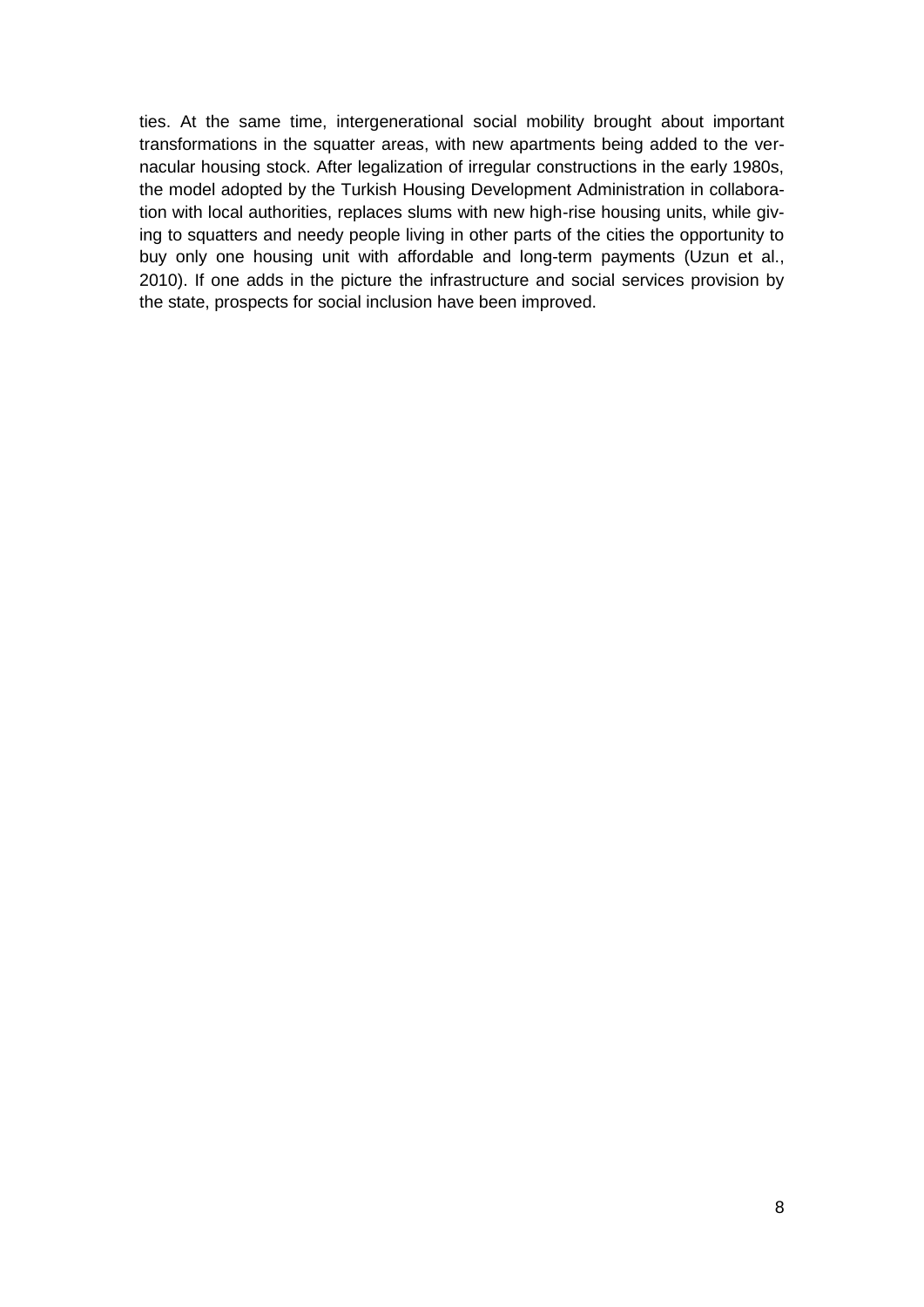### <span id="page-16-0"></span>**2 Characteristics of social exclusion and poverty: patterns and processes**

Using the 60% threshold, TUIK calculates the at-risk-of-poverty rate in Turkey at 25.0% in 2006 and 22.7% in 2011. The respective figures for the greater Ege Region (TR3), comprising MRI, are 23.1% and 17.1%. (Table 3). In the context of the TIPSE project (using an area based model of disaggregation) the at-risk-of-poverty rate in MRI is estimated at 17.3%, rather above Istanbul (6.6%) and Ankara (12.2%).

|                            | Poor population | AROP rate % |
|----------------------------|-----------------|-------------|
| Ege $(TR3)$                | 1.660.000,00    | 17.1%       |
| <b>Istanbul</b>            | 900.000,00      | 6.6%        |
| <b>West Anatolia (TR5)</b> | 967.000,00      | 13.5%       |
| Turkey                     | 16.932.000.00   | 22.7%       |

#### <span id="page-16-1"></span>**Table 3: At-risk-of poverty rate, 2011**

**Source:** Turkstat

Turkey is a country characterized by high income inequality, despite that the level of inequalities between the richest and the poorest groups have been constantly reduced since the 1960s. The Gini coefficient fell from 0.55 in 1963 to 0.40 in 2005. The richest 10% of the households earned 22.5 times more than the bottom decile in 1994. The ratio had decreased to around 13 times in 2005 and to 6.5 times in 2013 (Duman, 2008; OECD, 2013), still being the third highest among 34 OECD countries.

Yilmaz (2005) argues that in Turkey, the context of what he calls "integrated poverty", which, for many decades made it possible for the urban poor to integrate into urban society with the help of informal economic activities as well as informal housing, is getting transformed under the destructive effects of the neo-liberal oriented structural adjustment programs and weakening social solidarity bonds. Far from being some kind of idyllic integration process, the incorporation of migrant populations has been based on informality in the labour and housing markets and on cultural isolation from the established population of the city (Unverdi et al., 2007). Henceforth, it is possible to observe a certain decline in the integrating capacity of the informal activities as well as in the protective capacity of family supports.

Rising unemployment in Turkey has been an issue since decades (Filiztekin, 2009). The unemployment rate was not higher than 3% in the 1960s but increased to about 8% in the 1980s and to slightly above 9% in the 2000s. Moreover, different Regions and Provinces experience different unemployment rates However, the large presence of informal activities in the economy mean that long term unemployment is not the most significant causal factor of poverty and social exclusion. Poverty of employed people is also a major concern.

Adaman and Keyder (2005) stress that the single most important reason for social exclusion in Turkey is poverty, yet there are also cultural and political dimensions of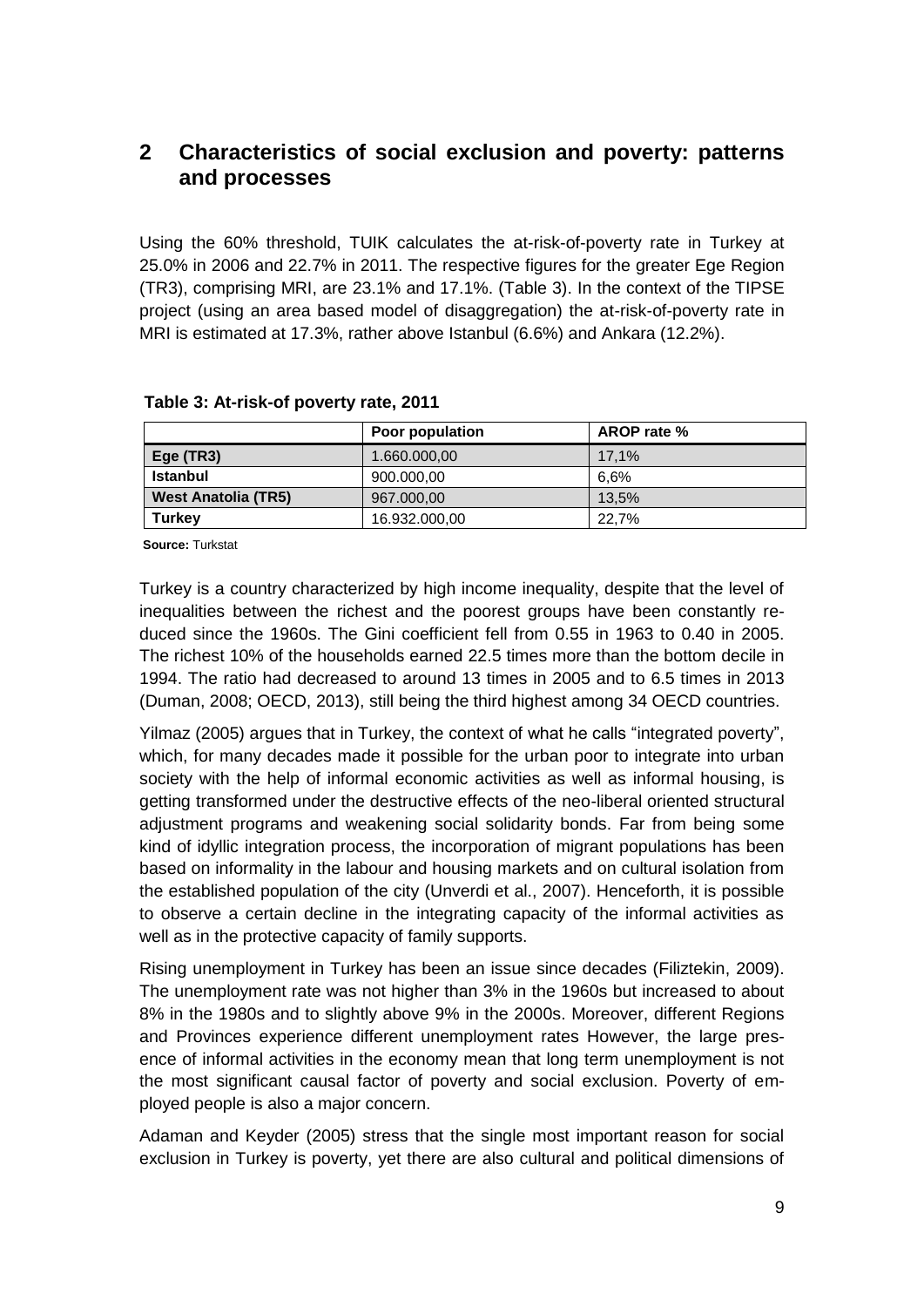exclusion. Based on a review of the Turkish literature, they propose the following typology of vulnerable groups:

- Children and young people, to whom the effects of poverty are transferred from the spatial and economic exclusions of their families
- The elderly and especially those who are not insured by any of the social security schemes
- The disabled
- **Migrants**
- Exclusion due to gender or sexual orientation
- Exclusion due to religious affiliation (especially concerning discrimination against Alevis)
- Exclusion due to ethnic origin (especially concerning discrimination against Kurds, Romani and non-Muslim groups such as Jews and Greeks)
- Exclusion due to other reasons, such as nomadic life, drug addiction, imprisonment and irregular employment

Poor people in deprived areas face additional difficulties in accessing education and according to survey data (Adaman and Kayder, 2005), the overall rate of education is alarming: more than one-fourth of the respondents are illiterate and only less than one-fifth have completed any stream of secondary education. One-fourth of the surveyed feel socially excluded due to their level of education. There are clear signals that the current level of poverty would in turn bring about a low level of human capital in the next generation.

The complex spatiality of poverty and social exclusion in Izmir is reflected on the dynamics of Gecekondu areas and the competition of different actors and various levels of the administration on the urban land. Legalization of Gecekondu areas was promoted as means to ameliorate living conditions there and arrane ownership issues. In the initial model adopted in the early 1980s Ownership titles were granted to former squatters upon certain prerequisites for reconstruction and payment of the required duties to the owner in a period of four years. According to Uzun et al. (2012) the initial model had several disadvantages. First of all, it led to the preservation of many slum areas, without actual amelioration of the living conditions. Second, after their legalization, several Gecekondus were gradually equipped with high-rise apartments and private buildings for non-residential uses (shopping centres, offices and business spaces), thus rewarding the new owners (and ex-squatters) who obtained the exclusive right to develop new constructions. Last but not least the legalization process raised expectations of potential squatters and did not prevent the generation of more Gecekondus.

Almost 188,000 applications for building permissions were made in the MRI Gecekondu areas until 1987, compared with 73,000 for jointly-owned land properties (Unverdi et al., 2007). Between 1985 and 1987, slum reclamation projects affected one-fourth of the built environment and half of the residential area. Furthermore, it was in the same period that large scale constructions by cooperations began to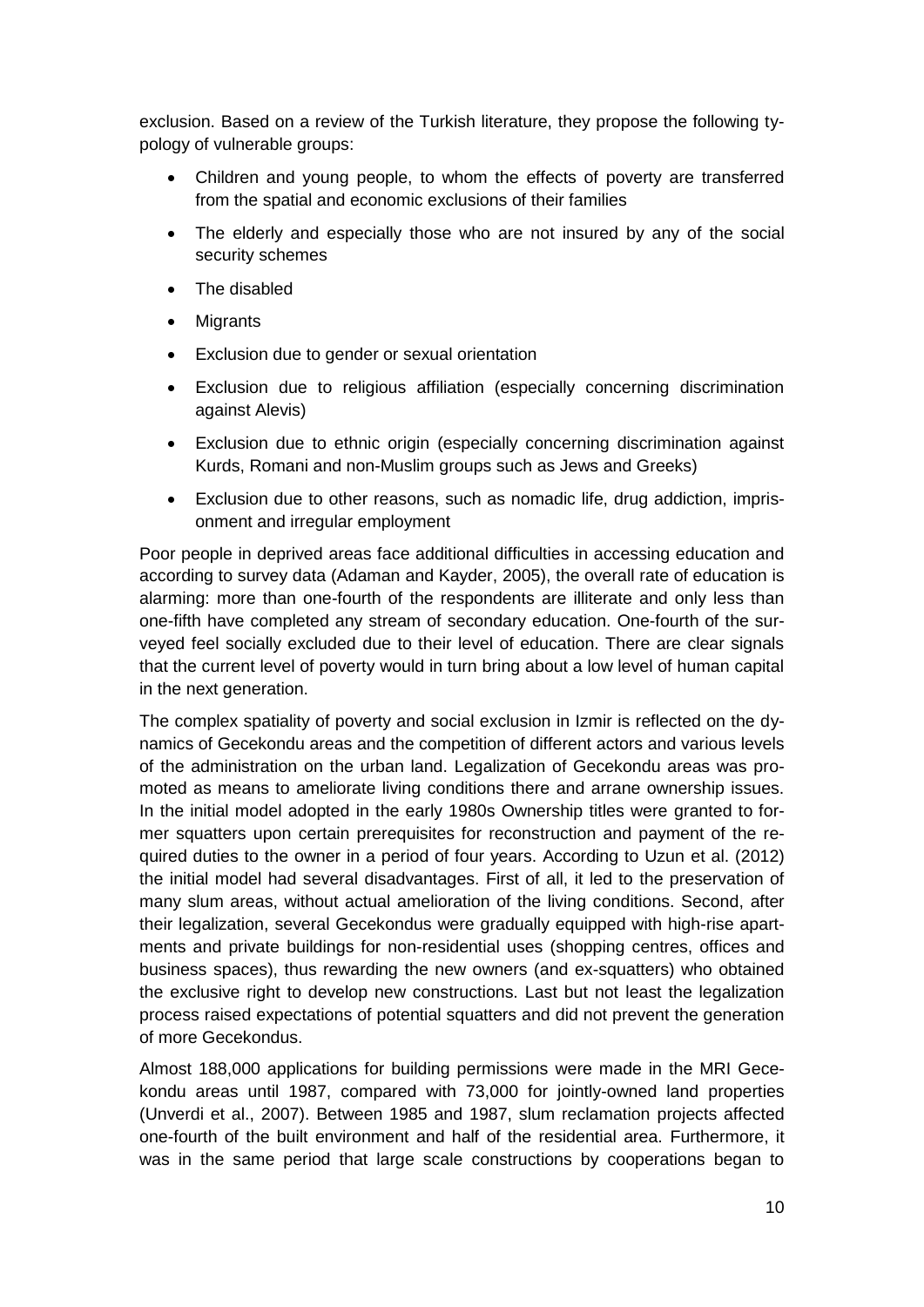substitute for the small scale housing production. However, as Unverdi et al. argue, while this was a crucial step towards physical and legal integration, it did not result in social integration as well. After 1990 the migratory wave of people unwillingly dislocated from South-Eastern Turkey was added in the social tissue of the Region.

A new legalization and regeneration model was proposed and implemented two decades after the first legalization process, in order to solve the above mentioned difficulties. The cornerstone of the new model is the establishment of a public nonprofit entity under the name Turkish Housing Development Administration (TOKI).TOKI was granted ownership titles to public land where Gecekondus have been settled and the right to sell and rent land and buildings. The key idea is to build a sustainable regeneration model by enabling TOKI and local authorities to accomplish upgrading projects on these areas without facing financial difficulties. The constructed houses remaining after allocation to the right holders (i.e. the squatters) would be sold to other buyers in a good price, especially when the land is situated close to city centres, in proximity with places of touristic attraction etc.

The model has two variants, either constructing new housing units for the squatters in the same area of the Gecekondus (slum owners are moved to temporary houses during the upgrading process) or removing the squatters from their dwellings to other vacanta areas. In the latter case the illegal settlement area is purified after an evacuation process by the responsible local authority and then transferred to TOKI.

A successful example of implementation is given by Uzun et al. regarding the regeneration of the Çarsi Quarter in Erzincan, Anatolia. However, a study about the case of Narlidere District on the seashore of Izmir (Arslan, 2013) gives a more critical view on slum clearance. The Ikinci Inönü neighborhood in Narlidere was developed as a Gecekondu. The Narlidere Urban Regeneration Project (NARKENT) was launched in the mid-1990s through an "urban cooperative system" in order to remove the Gecekondu, to create a liveable urban environment, to make it possible for the Gecekondu to integrate with the city and to enable those with low-income to access adequate housing. The housing cooperative that undertook the project would be able to construct new residential buildings for its own members, after completing the blocks for the slum owners.

However, Arslan's survey reveals that the dwellers of the NARKENT blocks are generally dissatisfied with the living conditions in their new dwellings, while they feel that they were excluded from the planning process. Only 18% of those that remain in the Gecekondu state they would choose NARKENT if it was to buy a house. Moreover, a public campaign advertising the newly built housing units that is addressed to potential middle class residents with the construction of the Erdal Inönü Street tend to isolate the Gecekondu and the NARKENT project form their surroundings in both social and physical terms.

Other regeneration projects mentioned by Unverdi et al. (2007) reveal different aspects, contradictions as well as good practices adopted by the involved authorities. For example, in the case of Uzundere in Konak district, the regeneration project aiming at relocating 1,845 families from the degrading Kadifekale neighbourhood, includes a specific intervention in order not to interrupt traditional activities of the relocated people, by establishing a mussel processing unit and a bazaar. On the con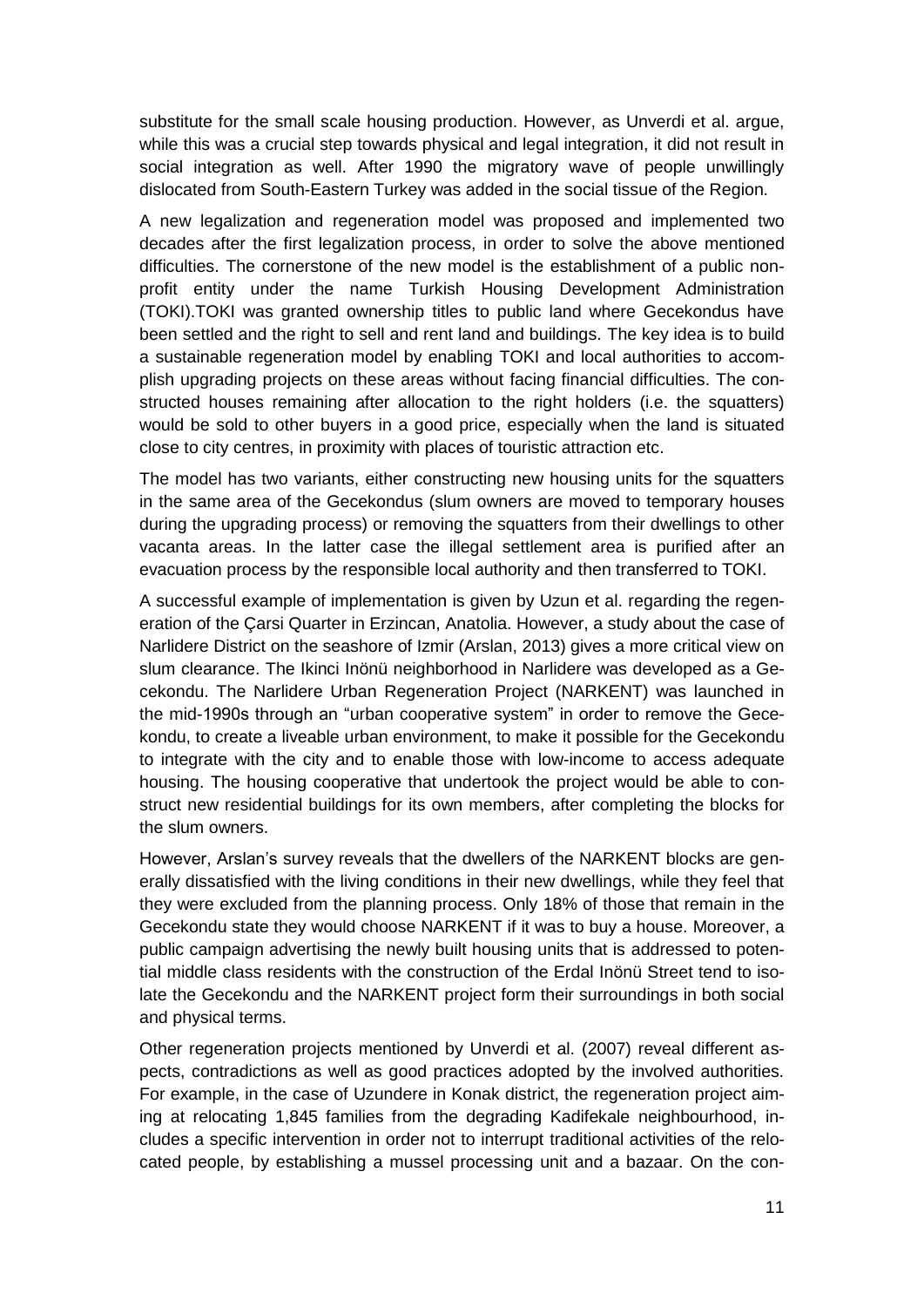trary, while home-owners of Kadifekale receive a compensation for their property by which they can purchase their new dwellings in Uzundere, no similar arrangement exists for renters who thus have to rely on the intentions of their home-owners. The situation is perhaps more alarming in the case of the Ege neighbourhood in Konak district, where the Roma residents are given the chance to move in a remote area which they do not approve or in the case of Ornekkoy neighbourhood in Karsiyaka where Roma residents possess no legal titles of their houses and are not taking compensations, having to rely on subsidized mortgage to purchase new properties. A positive initiative of the Izmir Metropolitan Municipality has to do with the mobilization of elected neighbourhood representatives (*Mukhtars*) (who form a parallel administrative structure separated from the Municipalities and based on national legislation), by offering training in governance and service provision.

Apart from internal migrants of different origin in Turkey and the Roma people, poverty and social exclusion affect immigrants and asylum seekers coming from other countries, usually in their effort to cross Turkish borders and continue their journey to European countries. The size and the characteristics of this population seems to be hidden in the official statistics and no reliable estimates can be made at the regional level. Only since the beginning of the crisis in Syria in 2011, over 500,000 Syrians have sought protection in Turkey, according to Government estimates, while UNHCR expects a much bigger inflow (UNHCR, 2014, Table 4).

Irregular non-citizens can be apprehended by the police or Gendarmerie and held briefly in police custody before being taken to a "guesthouse for foreigners" (Global Detention Project, 2010). The following two passages from interviews with a 20-yearold man and a 33-year-old man from Baghdad (Human Rights Watch, 2008, p. 60) are quite indicative of inhuman conditions and violent treatment:

| <b>TYPE OF</b>    | <b>ORIGIN</b>        | Dec 2013                   |                                           | Dec 2014                   |                                 |
|-------------------|----------------------|----------------------------|-------------------------------------------|----------------------------|---------------------------------|
| <b>POPULATION</b> |                      | <b>Total in</b><br>country | of whom<br>assisted<br>by<br><b>UNHCR</b> | <b>Total in</b><br>country | of whom<br>assisted<br>by UNHCR |
|                   | <b>Total</b>         | 1,053,690                  | 1,053,520                                 | 1,373,390                  | 1,373,390                       |
| <b>Refugees</b>   | Afghanistan          | 4,520                      | 4,520                                     | 4,200                      | 4,200                           |
|                   | Iraq                 | 14,350                     | 14,350                                    | 23,600                     | 23,600                          |
|                   | Syrian Arab Rep.     | 1,000,000                  | 1,000,000                                 | 1,300,000                  | 1,300,000                       |
|                   | Various              | 7,350                      | 7,180                                     | 8,850                      | 8,850                           |
| Asylum-seekers    | Afghanistan          | 7,970                      | 7,970                                     | 10,460                     | 10,460                          |
|                   | Islamic Rep. of Iran | 5,880                      | 5,880                                     | 9,040                      | 9,040                           |
|                   | Iraq                 | 9,600                      | 9,600                                     | 11,470                     | 11,470                          |
|                   | Various              | 4,020                      | 4,020                                     | 5,770                      | 5,770                           |

<span id="page-19-0"></span>**Table 4: UNHCR 2014 planning figures for refugeses and asylum seekers in Turkey**

**Source:** UNHCR, 2014 (adapted)

"In the Izmir jail there was no food and they would beat you to get you to admit that you were Iraqi. There were about 100 people held in a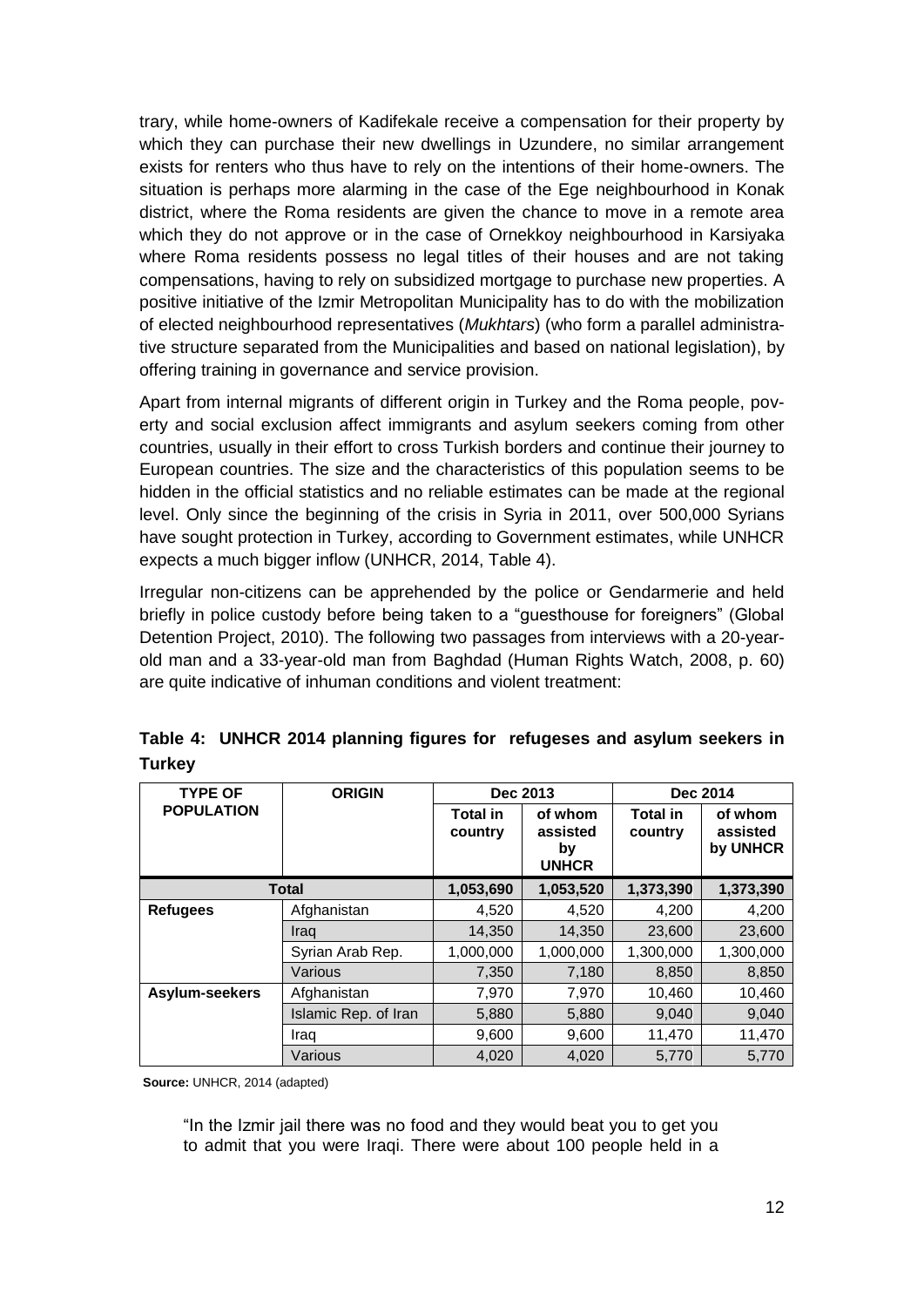narrow room (…). They hit me with police clubs. Every day they beat me".

"We were held underground for two weeks. There were a lot of people there. We couldn't breathe. There were different nationality groups: the Moroccans, the Pakistanis, the Palestinians. The police feeding would take place once per day. The bigger groups took all the food. The police laughed at us."

Turkey maintains a large network of secure "guesthouses" for the administrative detention of asylum seekers and irregular migrants, including guesthouses in all major cities (Global Detention Project, 2010). Various international bodies have argued that while legislation does not provide for detention, the type of accommodation carried out by authorities amounts to a clear deprivation of liberty and that the facilities used for this purpose operate as detention centres. People who apply for asylum after being detained, instead of upon arrival in the country, often remain in detention for more than six months. It is reportedly difficult for non-citizens to apply for asylum while in detention as they are denied or have limited access to interpreters and lawyers, have no access to NGOs, and are unaware of their rights.

The Turkish authorities seem to make use of indefinitie detention until they force detainees to accept self-deportation, by contacting their families and having their tickets paid by them (Humand Rights Watch, 2008). On the other hand, continuous and in several cases fatal migratory flows from Turkey to Greece indicate that other asylum seekers may live for some time in marginal living conitions around the city, trying repeatedly to avoid apprehension and to escape via informal networks and remaining invisible in official statistics.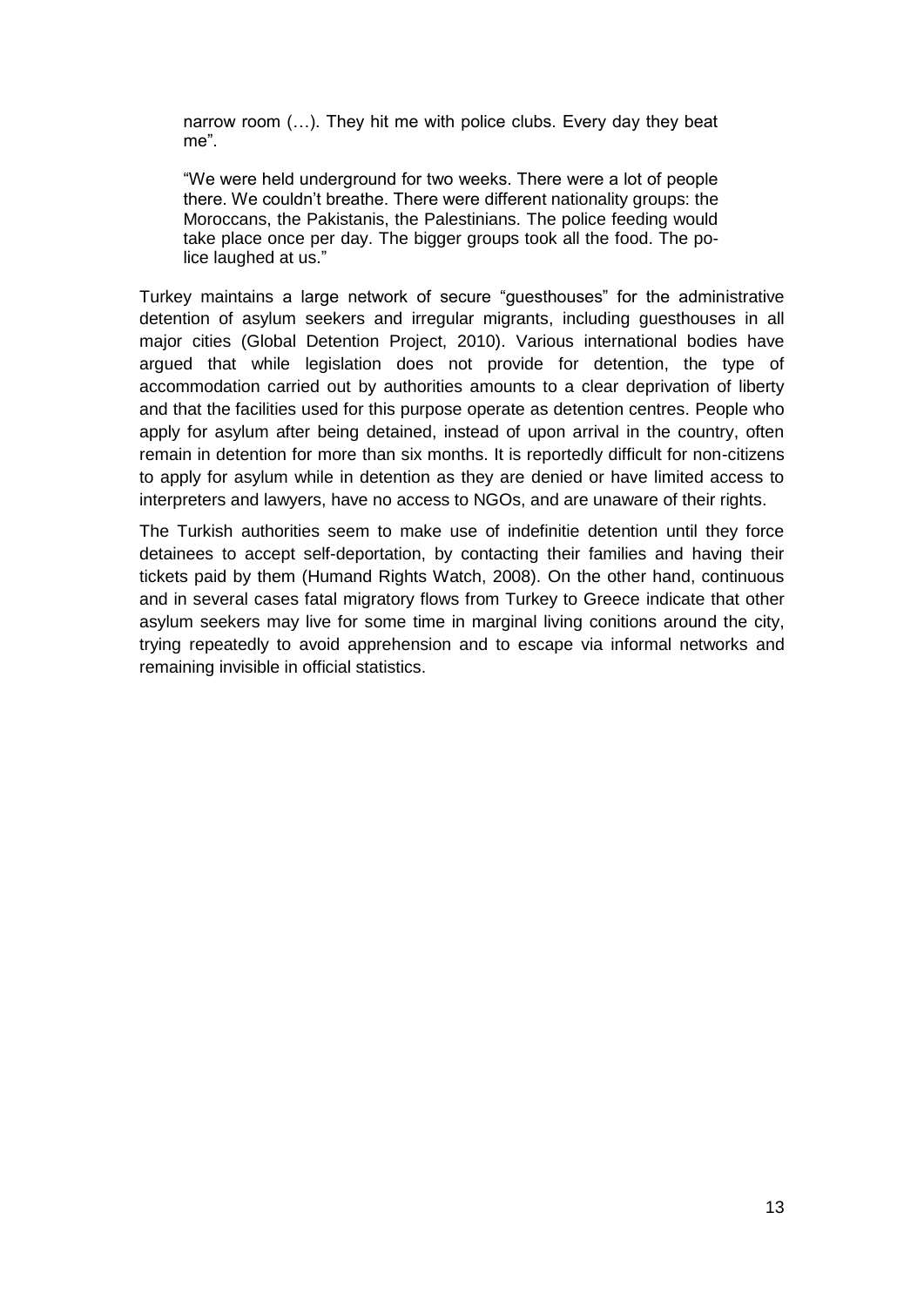### <span id="page-21-0"></span>**3 Analysis of underlying processes and trends**

This chapter is devoted to a description of the Turkish education system, its weaknesses and strengths and transformation tendencies, proposing some critical comments. As the Turkish education system is highly centralized and focusing in the last section, on the Izmir case

The Turkish national education system has its roots at the Ataturk reforms dated from the 1920s. It is regulated and controlled by the state and specifically under the supervision of the Ministry of National Education. According to the Constitution of the Republic of Turkey, everyone has the right to receive education. The formal education system is divided into three categories, i.e. the primary schools, high schools, and universities. Until 1997, there was also middle school category, which was merged with primary schools at that year, to be separated again in 2012. The compulsory education increased from five to eight years. In 2001 the government passed a law raising compulsory education from eight to twelve years covering high school; however, this reform was enacted only very recently, in April 2012.

In 2011 there were 60,165 schools at the national level, with 25,429,670 students and 880,317 teachers (at a ratio of 1 teacher per 29 students). About 1.5 million students graduate from Turkish high schools at an annual basis. About 95% of students attend public schools, but inadequacies of the public system increasingly motivate middle-class parents to seek private education. Except for the Open Education Faculty (*Açıköğretim Fakültesi*) at Anadolu University, entrance to tertiary education is regulated by a common national examination, ÖSS, after which high school graduates are assigned to university according to their performance.

The average schooling years in Turkey have increased from 2.7 years in the 1960s to 5.3 years in the 2000s. Moreover, until recently children would start school at around the age of 80 months or between 6  $\frac{1}{2}$  to 7 years but this was lowered to 66 months in 2012 (National Education Statistics, 2012-2013). These aggregate figures bring Turkey slightly above the developing countries. On the other hand, despite some convergence, Turkey's average schooling years are 4.47 years less than the average of the developed countries. OECD statistics reveal that in 2010 less than one in three adults aged 25-64 had the equivalent of a high school diploma (31%), much lower than the OECD average of 74% and the lowest rate across OECD countries. Among the current generation (aged under 25), upper secondary graduation rates stood at 54%, again well below the OECD average of 84% (Clark & Mihael, 2012). Girls are nine percent less likely to complete high school than boys.

The Turkish government spending on education as a percentage of GDP (about 4% in the period 1987-2005) is significantly behind any of the OECD countries and it has been stagnant for a long time, thus reducing the possibilities for any further convergence in the near future (Duman, 2008). At the same time, the government is restricting its spending on primary and secondary education while keeping high levels of relative spending on tertiary education, facing the danger to restrict education oppor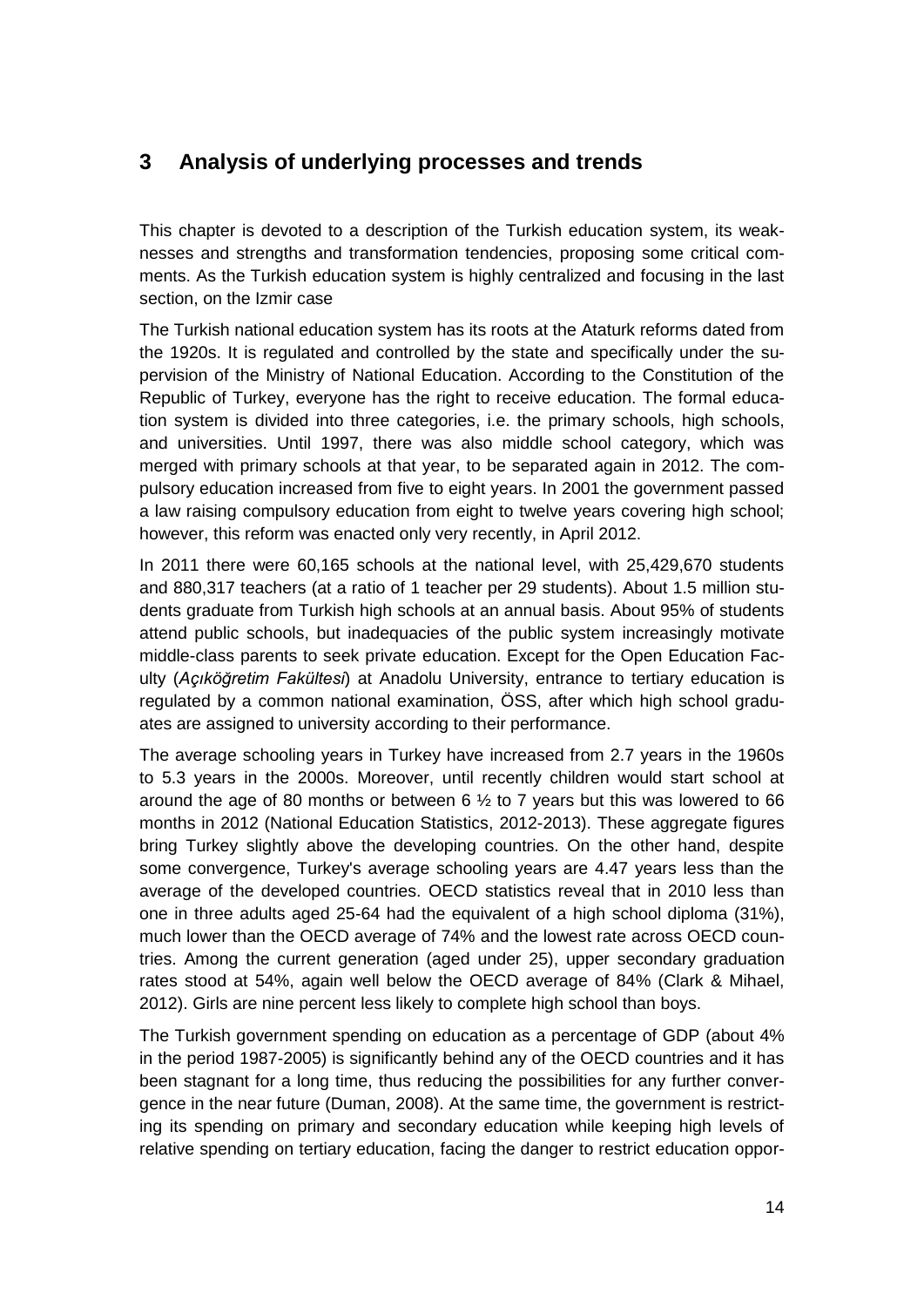tunities for the less affluent while increasing education opportunities for the more affluent part of the population.

According to TUIK, a total number of 2,314,000 children were estimated to not attend school in 2006. About 860,000 early school leavers belonged to the age group between 6 and 14 and other 1,454,000 in the 15-17 group. Girls represented the majority with 57.5%. 1,311,000 early school leavers lived in urban areas of the country. By 2012 there were clear signs of improvement as the total number had decreased by more than one million to 1,297,000 (319,000 between 6 and 14 and 978,000 between 15 and17) and girls represented no more than 51.6%. The improvement was more rapid in urban areas where the decrease raised at 51%, compared with 34% in rural areas. Engagement in economic activity is the most important factor explaining school dropout among boys (49.5%), while for 60.5% of the girls dropout was connected with engagement in household duties.

Recent legislative changes and reforms adopted by the ruling AKP party have been highly controversial. The contention usually takes the form of a struggle between those supporting the secularist Ataturk tradition and the religious conservatives (Clark & Mihael, 2012). The AKP policy is describes as an amalgam of Islamic conservatism and neoliberalism (Yucesan-Ozdemir & Ozdemir, 2012).For example the division of the primary education circle in three stages is presented by the government as a means to improve opportunities for vocational training, but opponents argue that a period of only four years of schooling before entering vocational programmes is inadequate. Similarly, certain concerns are formulated on the government's intention to facilitate families to keep their children at home (by implementing home school for children after four years of schooling) and the expected consequences on girls' education attainment. The tension is widely felt and opposition to AKP reforms is expressed in MRI with its strong secularist tradition (interview with D.O.).

#### *Primary education*

Primary education in Turkey lasts for 8 years and is compulsory and free of charge at the public schools. Until recently there was a single primary school offering education for 8 years, but after the recent reform (which increased compulsory education from 8 to 12 years), primary education is separated in five years of primary schools and three years of junior high school (considered as primary education in the Turkish system. Primary education diplomas are awarded to the graduating students.

When students start studying the 6th grade, they start preparing themselves for the national level placement test (SBS). At the end of 6th, 7th and 8th grade, students take this exam and finishing the 8th grade, they select which high school they would like to study at, according to their performance in their SBS exams. As a matter of fact, several different choices are available.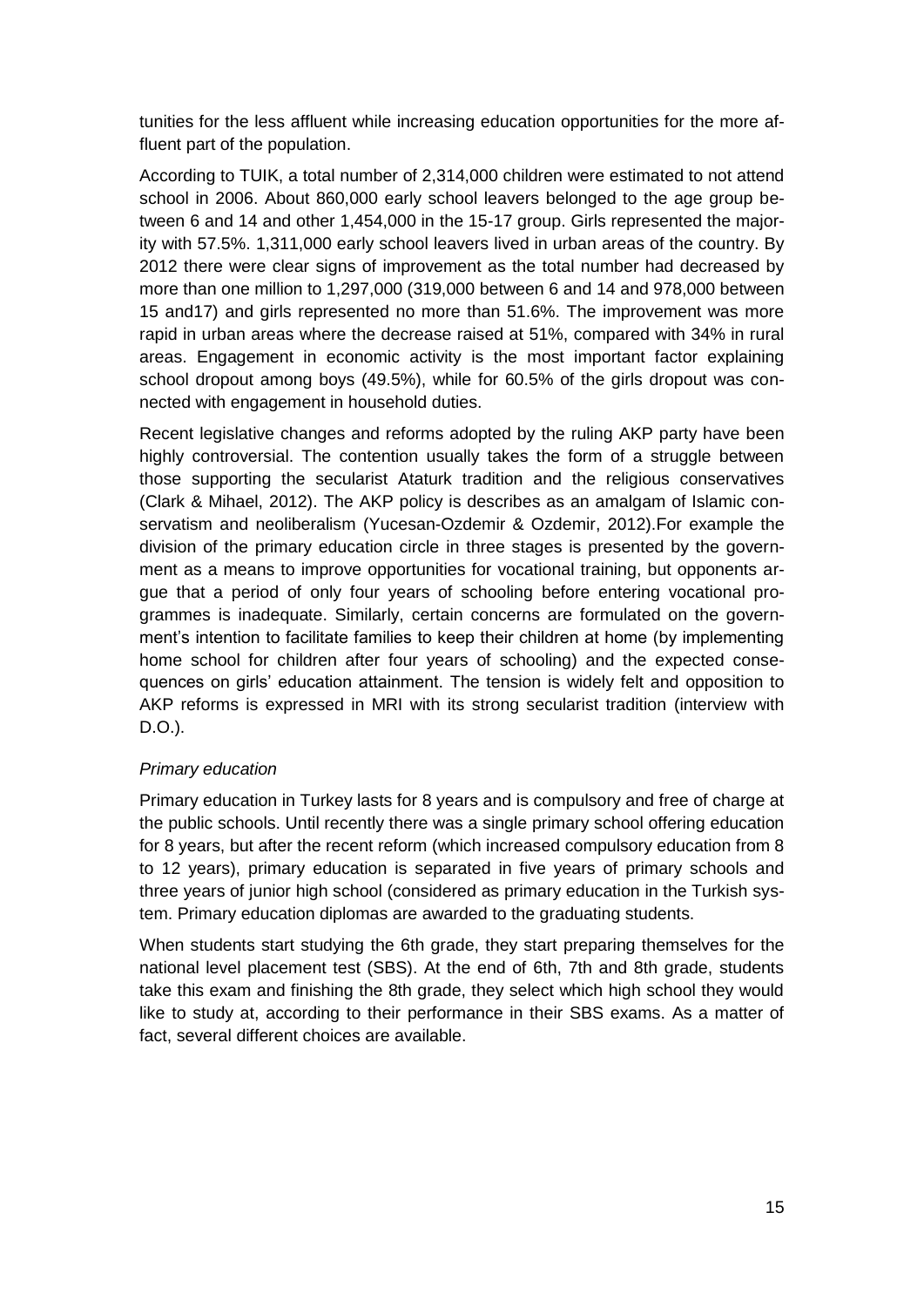

<span id="page-23-0"></span>**Figure 7: Structure of the Turkish educational system**

**Source:** National Education Statistics, 2011-2012

#### *Secondary education*

The secondary education system includes General High Schools, Anatolian High Schools, Science High Schools and Vocational and Technical High Schools. From 2005-2006 on the duration of secondary education has been increased from three to four years. In General High Schools (lycee), apart from general education aiming at preparing students for tertiary education, foreign language courses (English, French or German) are offered. A religious education lesson, depending on the present government's policy, is often optional, and is actually a comparative study of religions rather than only of Islam.

Anatolian high schools were established for the purpose of teaching students at least one foreign language. The educational period covers 5 years, with a one year preparatory course. Apart from foreign language lessons, the normal lycee program is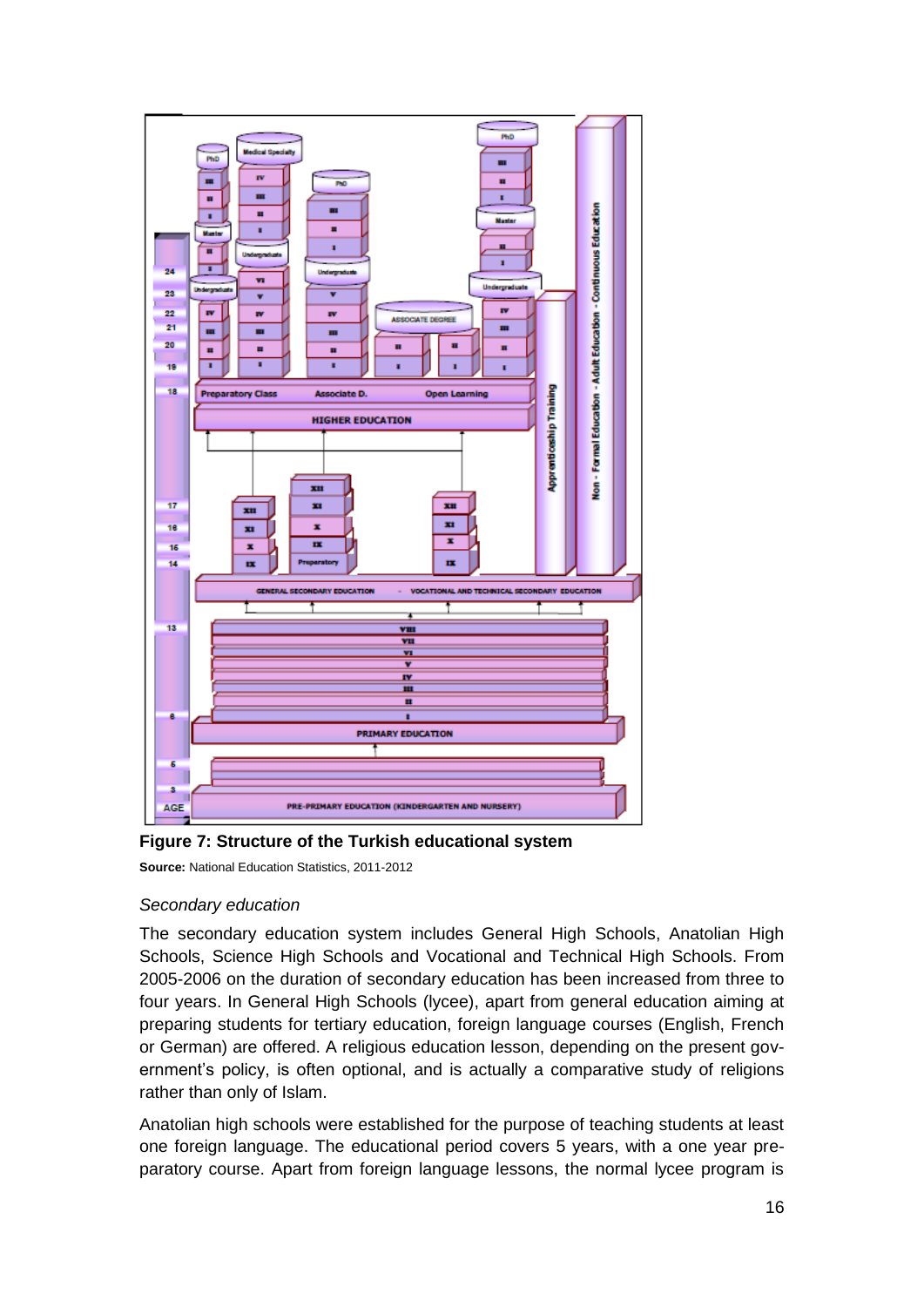implemented, with science and mathematics lessons given in English. In General and Anatolian high schools, students have to choose which field they would like to study at for their further education, in the beginning of 9th grade. The available options are Science and Math, Social Studies, Turkish and Social studies, Foreign Languages. At the end of grade 10 students may change their selection.

Students with highest performance in the SBS exams are accepted at the Science high schools. These schools offer education focused on the fields of Mathematics and Science. In the Vocational and Technical high schools the tuition period is five years including a one-year preparatory course. Students are taught at least one foreign language in addition to the lessons included in the Science Lycees. The programs in these lycees include training in fields such as computer science, engineering, computers, medicine, architecture and journalism. In 2011-12, there were 4,756,286 students enrolled in secondary schools. Of those, 2,666,066 (56%) were enrolled in the general secondary stream (Clark & Mihael, 2012).

At the end of high school (finishing the 12th grade), students take the National University Entrance Examination (OSS) which allow them to continue their studies at a two-year vocational higher education, open/distance education programs or a fouryear undergraduate programme at a University. Students have unlimited opportunities to retake the test. People at any age who would like to attend university can take the test, provided they have graduated from high school. Students in high schools where the general program is applied may choose to attend branches which specialize in the natural sciences, literature and mathematics, the social sciences, foreign languages, art or physical education. Those students have the possibility to select a major related to their branch. If, however, they apply for a different field than their branch they lose points. Science High Schools only offer the science branch.

About 130,397 (3%) of all secondary students were enrolled at private schools. Students in private schools have better performance than those in public schools. Taking additional private courses is a widespread practice for the preparation before the OSS. Roughly 1/3 of the secondary education students continue to the university every year. Those who do not succeed have the opportunity to continue in the private universities, where tuition fees are applied. In order to increase their possibilities for tertiary studies Turkish students choose to take extra courses in private preparatory schools. Studying in these schools is of course restricted to those who have the economic potential to pay the applied fees, thus limiting equal access to tertiary education for students from different social backgrounds (interview with D.O).

#### *Tertiary education*

The Council of Higher Education (YOK) is responsible for the planning, coordination and supervision of higher education. Formally, university education is open to anybody with a high school degree and sufficient scores from the national entrance examination. The centralized test is seen as an equalizing factor, but a recent survey of students taking the college entrance exam has shown that students from highincome families, with more educated parents, and from larger cities are more likely to be placed in higher education (Hakatenaka, 2006, cited by Duman, 2008).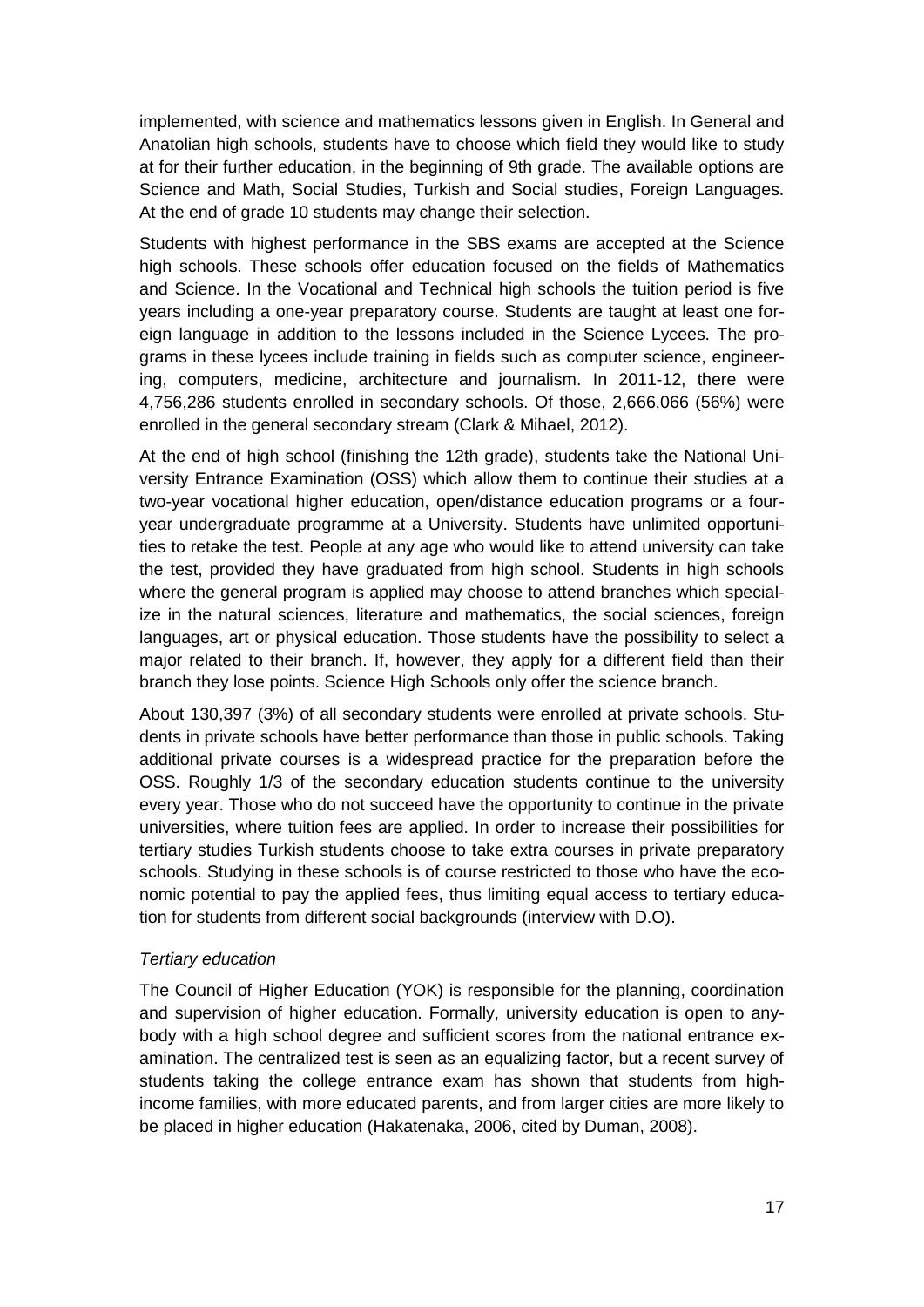There are 174 universities and academies in Turkey; 103 of them are State Universities (five technical universities, two of which are institutes of technology and one fine arts university), and 66 private foundation universities (seven of which are two-year granting institutions), four military academies and one police academy. Nine Universities are located in MRI.

An Önlisans Derecesi or Diplomasi (Associate Degree) is awarded after the successful completion of two-year university studies. Courses leading to the Lisans Diplomasi require a minimum of four years' university study. Courses last for five years in Dentistry and Veterinary Medicine and for six years in Medicine. In the academic year 2006-2007 year there were 200,000 students in two-year colleges and 230,000 students in four-Year faculties.

#### *Non-formal education*

The objective of non-formal education is to provide knowledge and skills to citizens who have never entered the formal education system or are at any level of it or have left at that level. Non formal education may accompany formal education or be independent of it. Non-formal education activities are thus considered important for lifelong learning and training. According to TUIK data, the Region of Izmir, following the national trends, experienced recently a remarkable increase both in the number of non-formal education courses (from 396 in 2009 to 3,810 in 2011) and in the number of enrolled participants (from 28,303 in 2009 to 164,656 in 2011). Municipalities are among the major institutions that organize and offer non-formal education courses (interview with I.S.).

The improvements in the aggregate educational outcomes in Turkey have, in part, resulted from the general increase in living standards (Naqvi, 2013).



#### **Figure 8: Problems of children attending school in slum areas of Turkish metropolitan areas**

Source: Müderrisoğlu 2005 (survey results)

Thus, the socioeconomic background mattered less for students' results in 2009 than it did in 2003. Furthermore, inequalities among students in school performance tend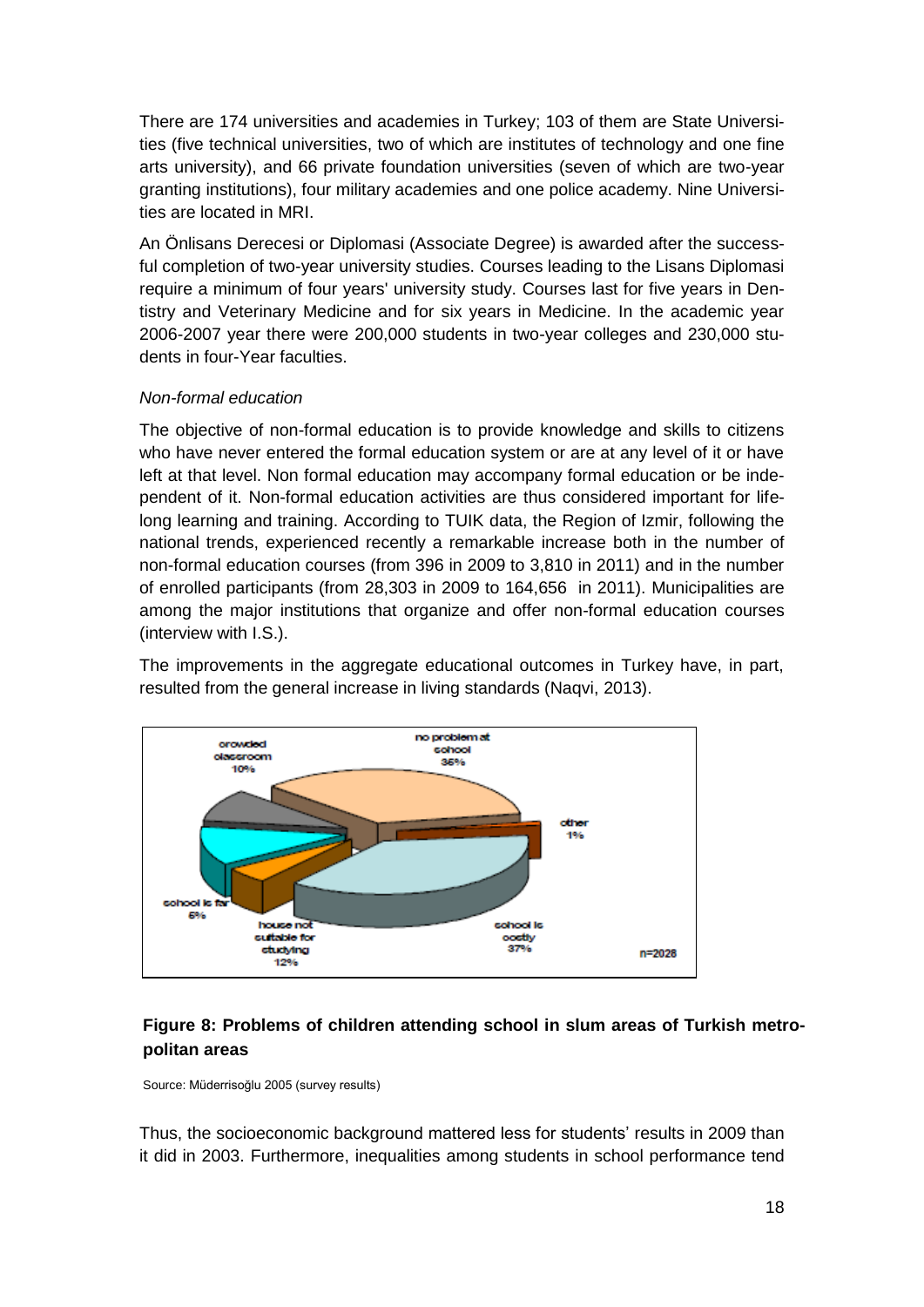to decrease from primary to secondary education, possibly because of the absence of an early-tracking system (Hanushek et al., 2005). Despite these successes, certain challenges remain. The performance of Turkey's average 15-year-old is still one full year (or 40 PISA points) behind the OECD average and a student's socioeconomic background remains a far more important determinant of educational outcomes in Turkey, than it does in other OECD countries. Around 25 percent of the Turkish 15-year-olds do not read well enough to be able to analyze and understand what they are reading and are therefore considered by the OECD to be "functionally illiterate". However, this rate has been declining at a fast pace since 2003, when the equivalent proportion was 36 percent. Many students from poor families join the workforce by the age the time they reach 13 or 14 and thus drop out of the last years of primary education in order to supplement the family income (Müderrisoğlu, 2005).

The Region of Izmir performs better than the national average concerning the average schooling years and gender inequalities in education (Tomul 2006). However (as in other parts of the country) significant educational inequalities exist within the region. For example, according to the Address Based Population Registration System (ABPRS) data, in 2011 people aged over 15 with less than primary education counted for 20.4% in the District of Kiraz and only 3.0% in the District of Seferihisar. On the other edge of the spectrum, the percentage of those with university degree ranged between 1.2% in the District of Torbali and 36.6% in the District of Karşiyaka. Figures 9 and 10 (next page) represent the different patterns of distribution of the lowest and highest educational skills in different parts of the region, with various socioeconomic structures, migration rates and positions in the metropolitan tissue. Higher concentrations of illiterate people over 15 years are observed at the metropolitan periphery and in the Konak district in the central city. Higher concentrations of higher education graduates are observed in the Karsiyaka district and in the coastal zone of the metropolitan region.

The ratio of children to teachers in MRI (school year 2011-2012) is somewhat better than the ratio in Istanbul in both primary (19.0 against 28.2) and secondary (18.4 against 28.7) schools. As in most other parts of the country (but not in Istanbul) the structure of secondary education comprises more Vocational/Technical than General Schools. However 53%of secondary education students attain General Schools (compared with 56% in the country). The ratio of female to male students in secondary education is 0.93 (0.92 in Istanbul and 0.88 in Turkey). This performance might be explained to some extent by the comparatively small average household size in MRI, as Duman (2010) found that girls in larger families are less likely to attend school, because of the need to provide child labour. On the other hand, the percentage of girls especially in the General Schools of the secondary education is in MRI rises at 52%, compared with 48% at the national level.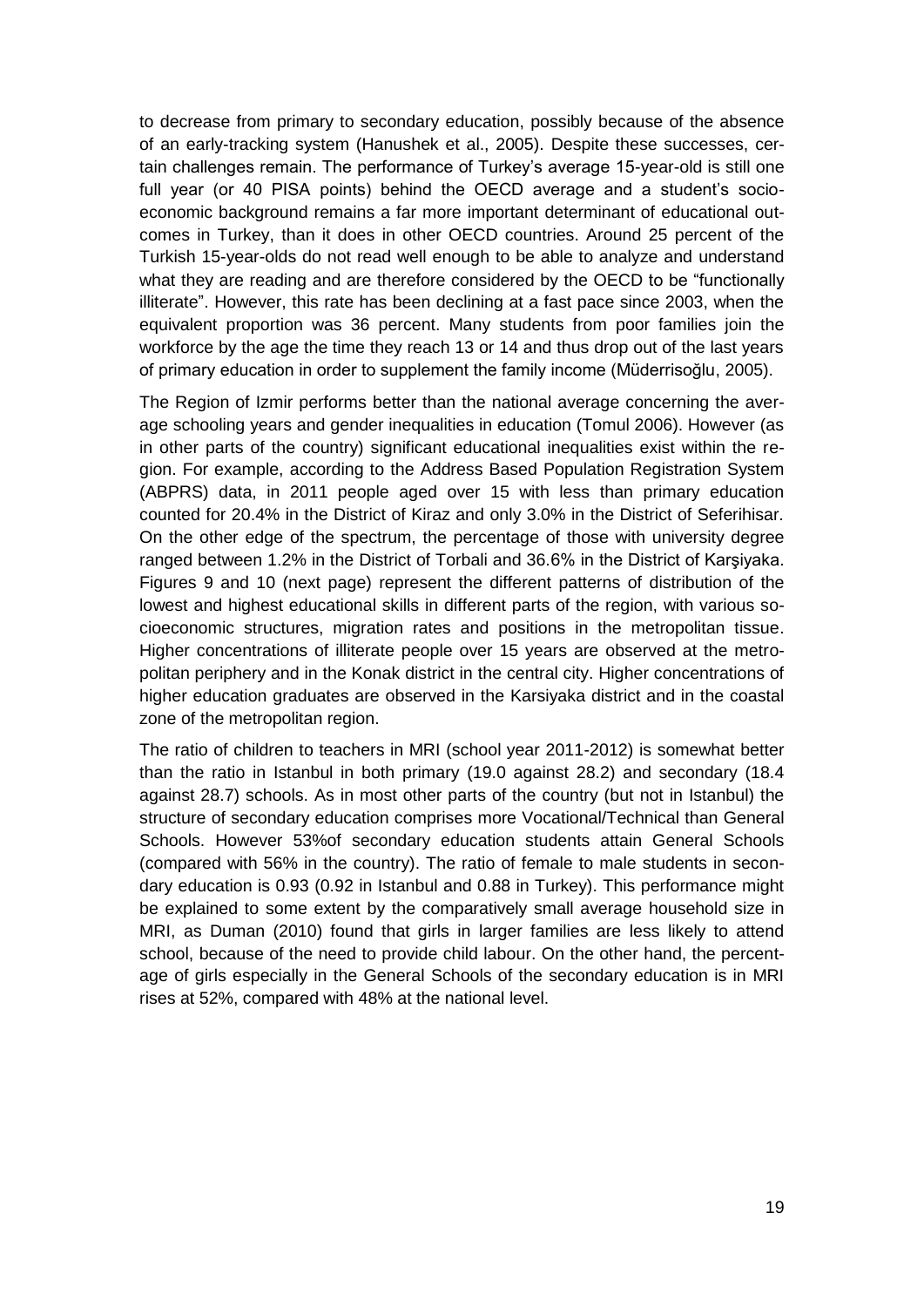

<span id="page-27-0"></span>**Figure 9: Illiterate persons (%) by municipality. Region of Izmir, 2011 Data source**: ABPRS



<span id="page-27-1"></span>**Figure 10: Persons with higher education (%) by municipality. Region of Izmir, 2011**

**Data source:** ABPRS

Concerning non-formal education, the Izmir Metropolitan Municipality has been active in organizing vocational training courses in four education centres. Another programme is addressed to women with uncompleted school career, many of whom come from South-Eastern Turkey and live in the deprived areas of the city.

Income and education are highly correlated in Turkey (Duman, 2008). Thus, different educational attainment groups enjoy unequal income levels. The average earnings of university graduates have increased from 3.4 times that of people with primary school degrees in 1987 to 4.5 times in 2005. Disparities are summarized in Table 5.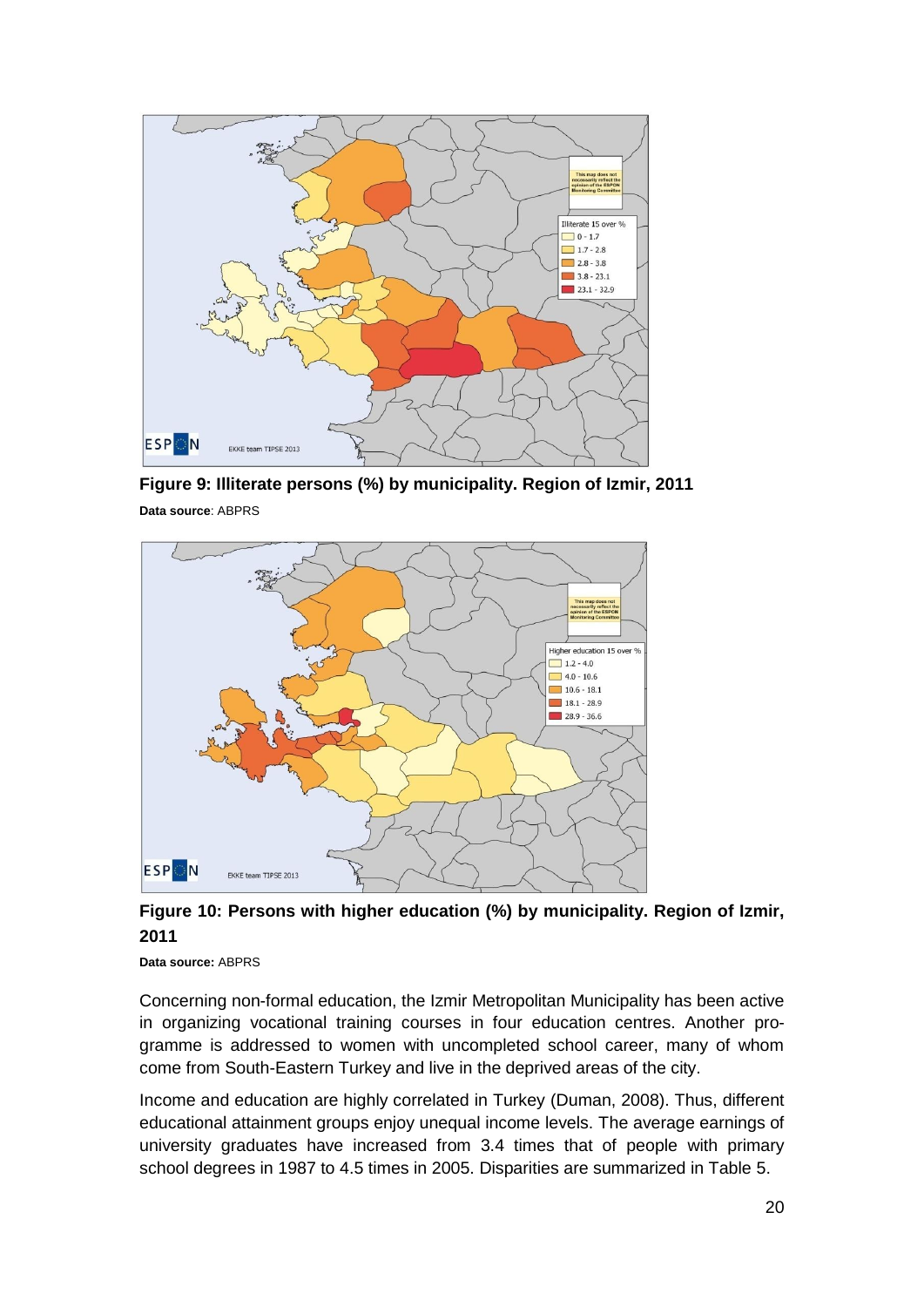|                        | 1987        |                    | 2005        |                    |
|------------------------|-------------|--------------------|-------------|--------------------|
| <b>Education level</b> | Poorest 20% | <b>Richest 20%</b> | Poorest 20% | <b>Richest 20%</b> |
| <b>Below Primary</b>   | 34.50       | 6.01               | 31.22       | 4.89               |
| Primary                | 53.01       | 39.03              | 56.24       | 34.76              |
| <b>Lower Secondary</b> | 8.24        | 9.89               | 8.11        | 8.52               |
| Higher secondary       | 3.50        | 26.71              | 3.93        | 24.10              |
| Tertiary               | 0.75        | 18.36              | 0.50        | 27.73              |
| Total                  | 100.0       | 100.0              | 100.0       | 100.0              |

<span id="page-28-0"></span>**Table 5: Educational attainment of the richest and the poorest quintile in Turkey (%)**

**Source:** Duman, 2008 (adapted)

The wide difference between the educational level of the lowest and the richest quintile is evident. But even more interestingly, while there is a clear improvement in the educational skills of the richest 20%, in the same period of almost two decades the educational skills of the lowest 20% remain stagnant. In fact, while the share of those with less than primary education among the poorest fell from 34.5% to 31.2%, the share of those with tertiary education did not increase (and actually fell from an already low 0.75% to a mere 0.5%). This reveals not only that schooling levels contribute significantly to income differences, but also that the improvements in income distribution are not followed by similar improvements in educational attainment.

As Duman (2008) also points, the private return (defined as the discount rate that equalizes the present value of the private costs and benefits generated by an increase in the schooling of a representative individual) on primary schooling declined to 19% in 2005 from 22.5% in 1987, while the return on primary and secondary education (23% from 17%) converged. The return on tertiary education remained stable and quite higher than at about 28%.

Together with the increasing share of tertiary education in the overall public expenditure on education, the situation seems to be one of polarized education chances, with the more affluent part of the society gaining more from their participation in higher education and the less affluent facing reduced opportunities to benefit from education and to gain access to higher educational levels. Additionally, as Karahasan and Uyar (2009) have shown intra-regional inequalities regarding tertiary education are significantly higher than for primary and secondary education. The intergenerational transmission of inequality is more probable when access to tertiary education is restricted and this is even more important in regions with high and continuous migratory inflows that reproduce successive "second" generations.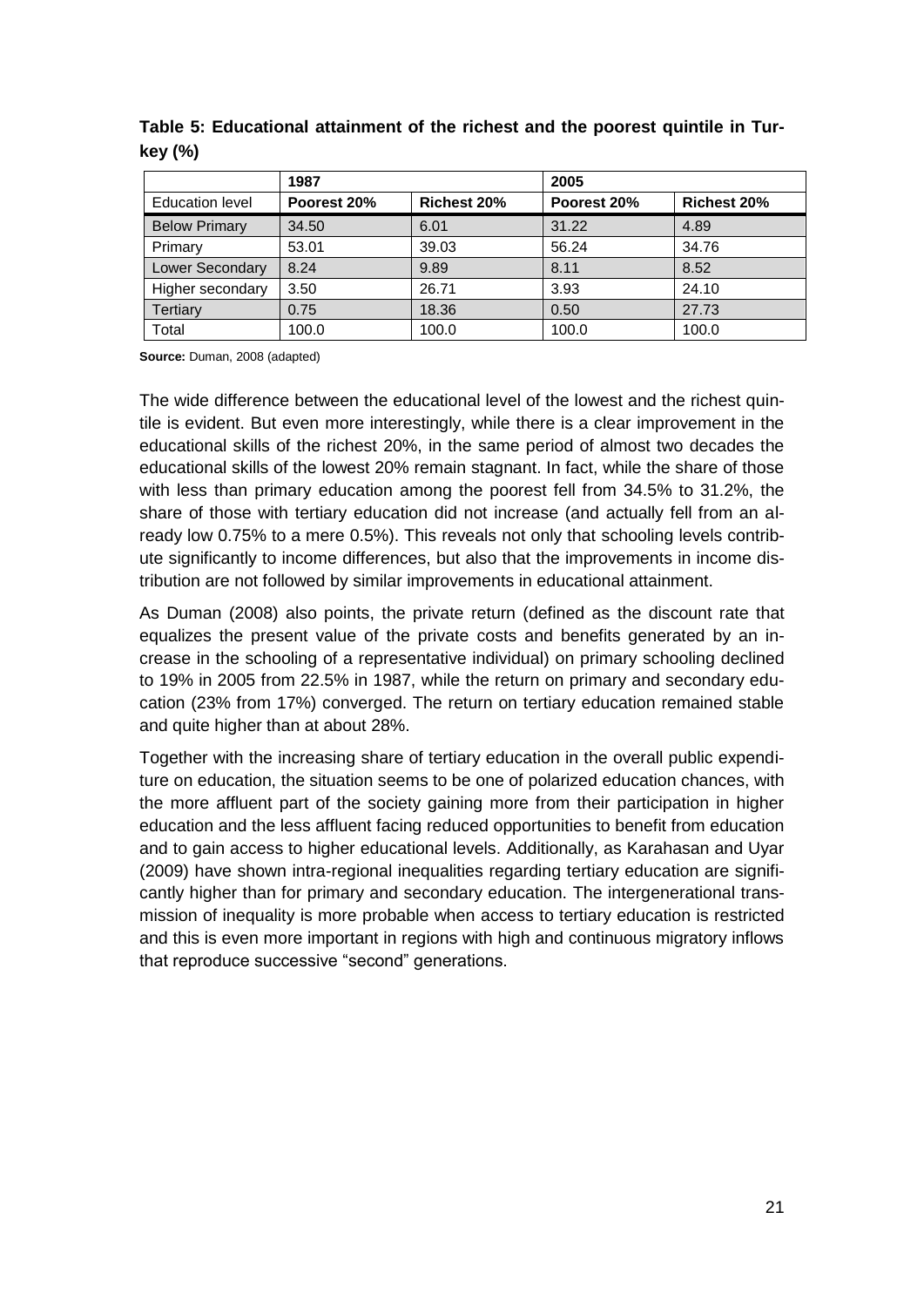## <span id="page-29-0"></span>**4 Validity of European wide data from local perspective**

The maps on risk of poverty and/or social exclusion that were produced in the context of the TIPSE project reveal some of the important characteristics of poverty and social exclusion in Turkey (in comparison with the rest of the countries in the ESPON space), as well as among the Turkish regions. Thus, it is quite evident that Turkey scores high in at-risk-of-poverty rate among European countries, but at the same time disparities between the Turkish regions are noteworthy. At-risk-of-poverty rate increases significantly as one moves from Istanbul and the coast of the Aegean to the Eastern and especially the South-Eastern part of the country. Despite its location, MRI is not among the most privileged regions as it belongs to the second among five ranks.



#### <span id="page-29-1"></span>**Figure 11: At-risk-of-poverty-rate in Turkish NUTS II regions, 2011**

Interestingly enough the map of regional poverty shows an almost identical pattern with the Turkish map on total dependency rate, as more remote areas show rates of even more than 70 per cent, while the rates in Western Turkey are generally between 40 and 50 per cent. Total dependency rate is in turn largely explained by the child dependency rate (as the old dependency rate is much more uniform across the country). Consequently, poverty in Turkey seems to be connected with high fertility rates, raising questions about the intergenerational transfer of inequalities that was also in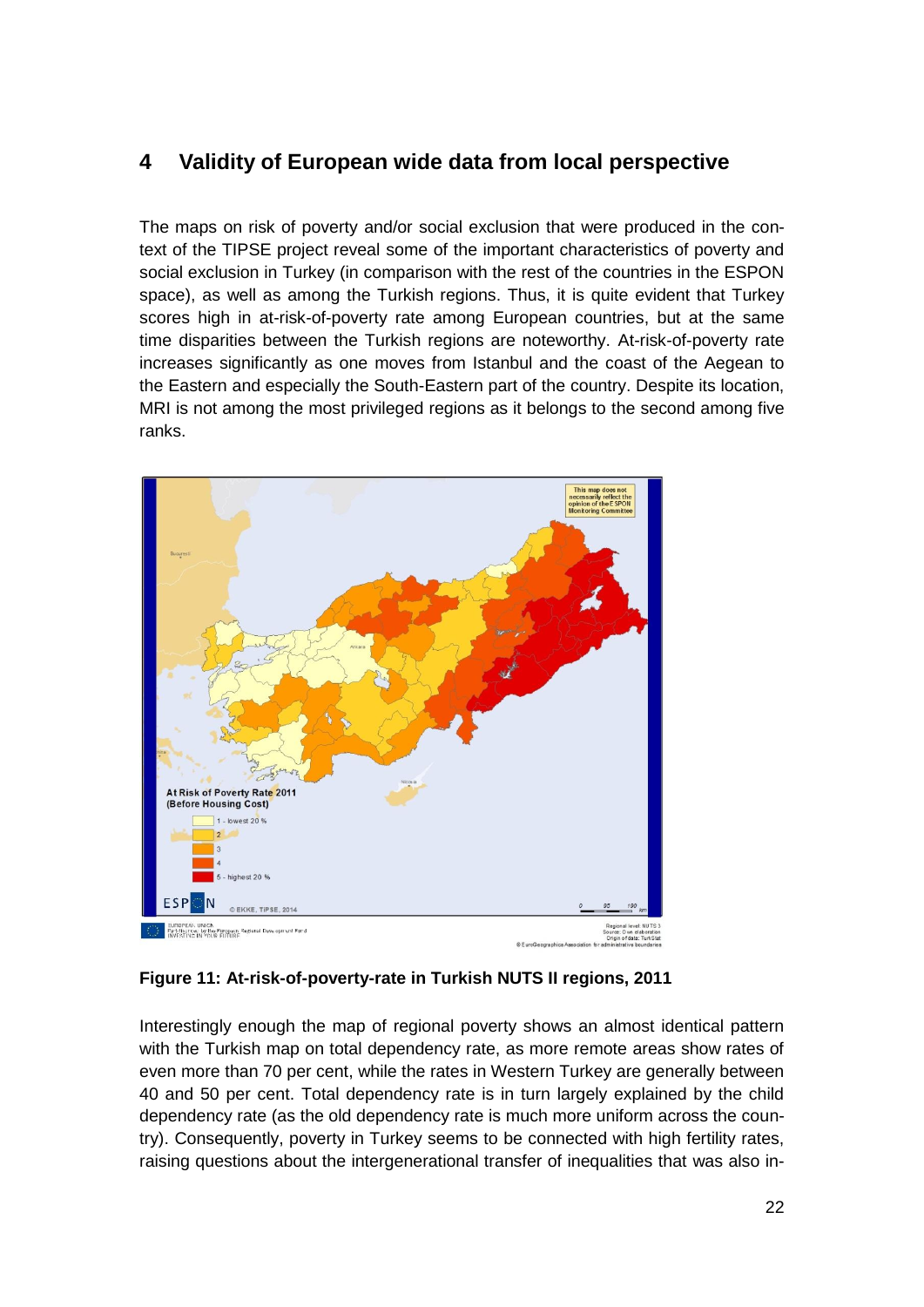dicated by the more focused analysis on MRI. However, MRI is an outlier because although it is not among the best Turkish regions in terms of at-risk-of-poverty rate, it has one of the lowest dependency rates.

One possible explanation for that might be found in the characteristics of the labour market. As it is indicated by the social exclusion mapping exercise of TIPSE, according to 2001 census data, MRI is characterized by a comparatively high unemployment rate for both the men and the women of the Region. Economic restructuring with further tertiarization might be a reason for that, together with the limited access to informal employment for internal migrants (access that is rather difficult to estimate).

A related explanation might have to do with educational skills. While MRI performs relatively well in that aspect, the previous analysis shows that returns on education are highly polarized between lower and higher education levels. Intra-regional inequalities might explain the seemingly paradoxical emergence of relatively high poverty rate and unemployment together with increasing per capita GDP.

In any case, what this contradiction makes clear is the need for a combination of quantitative indicators with qualitative data in order to uncover sub-regional differentiations dynamics of poverty and social exclusion. This is especially true for large and complex metropolitan regions undergoing significant demographic and socioeconomic transformations.

Especially in what concerns the relationship between poverty/social exclusion and education, the MRI case makes clear that education inequalities may extend well beyond what is indicated by the typical distributions in educational attainment levels. Indicators on education are more sensible when they account for differences among socio-economic classes, ethnic groups etc. and when they indicate the consequences of education inequalities on social integration and social mobility prospects.

Last but not least, the MRI case is a good example of hidden populations that are not represented in official statistics. Regarding undocumented immigrants and asylum seekers, the lack of data reflects lack of recognition.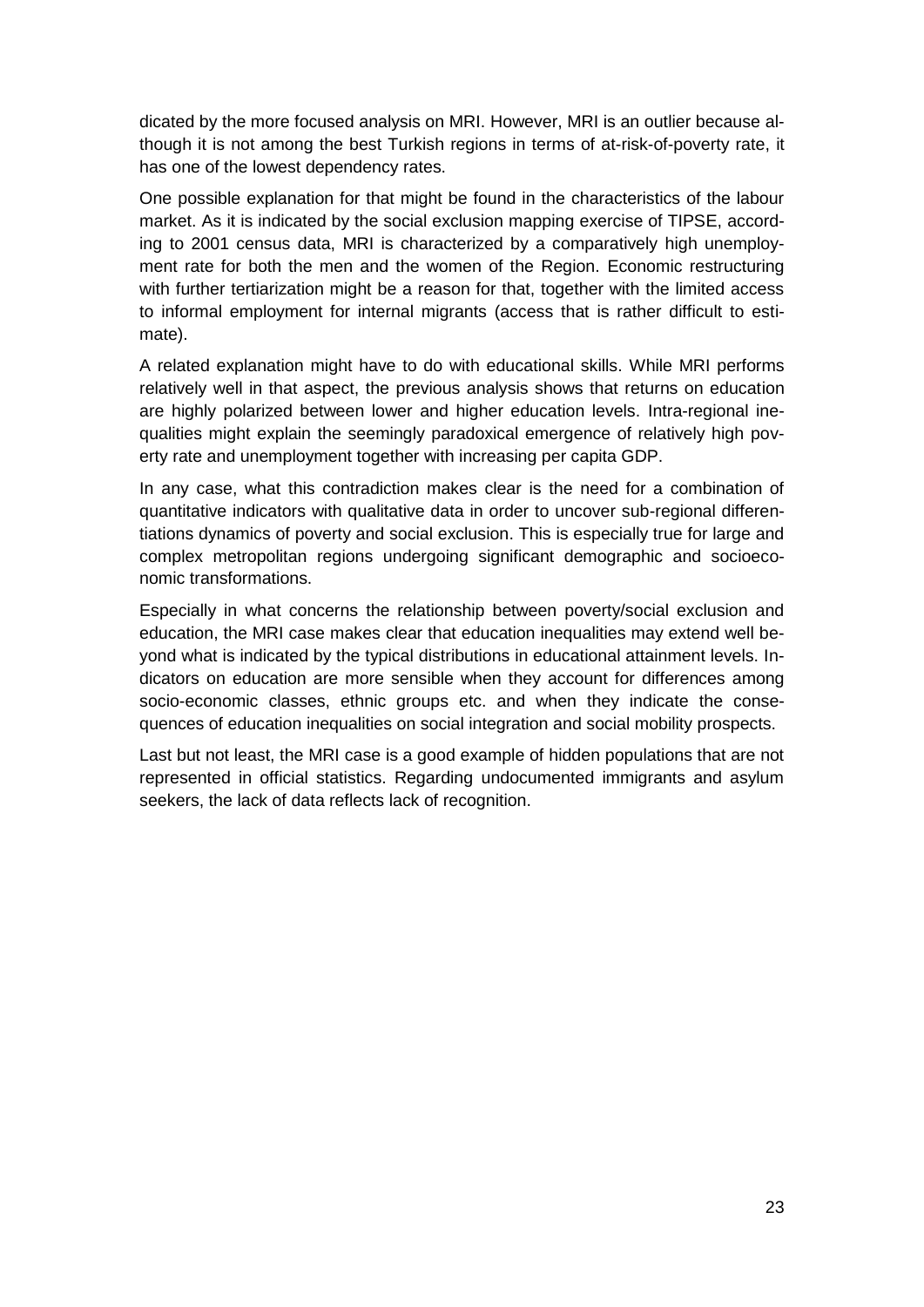### <span id="page-31-0"></span>**5 Transferability of results**

The Metropolitan region of Izmir can be considered as a particular case from a comparative European perspective. Several chatacteristics differentiate MRI from many other European metropolitan regions and and above all relatively high levels of income inequality, low average educational skills and large informal sectors in the labour and the housing market. However, there are specific lessons that can be learned from poverty and social exlusion patterns and trends in MRI.

- 1. MRI is a region characterized by high and continuous urbanization in an extended period of time. Internal migration continues to bring people with low income, low educational skills and poor integration prospects in the city and the suburbs. In fact, it is through successive internal migratory waves from various parts of Turkey that Izmir emerged as a metropolitan region. While integration in the past decades has been promoted by informal arrangements in the labour and the housing market, i.e. shadow employment and irregular housing at the scale of entire settlements, opportunities in both fields tend to be restricted for newcomers. The dynamics of poverty and social exclusion in MRI thus reveal the risks asssociated with massive population increase in metropolitan areas and the capacity of local and regional authorities to adopt integration policies and measures.
- 2. Education and poverty are highly interreleated. The case of Izmir reveals that not only poor people enjoy fewer chances for participating in education but also that general improvements both in the general education level and in the access to basic education are not sufficient, in the sense that they do not prevent polarization. The emphasis given on investments to tertiary education may prolong the distance between the more afflunet and the less affluent groups, if the access of the less privileged is not supported by adequate policies.
- 3. Centralized education systems do not necessarily prevent regional and subregional disparities in the average education level, not only becausee presence of adults with different socioeconomic and cultural backgrounds but also because inequalities among their descendants.
- 4. The case of MRI is crucial in identifying the existance of severely deprived social groups that remain invisible. Non-documented immigrants and asylum seekers face the risk not only to be detained, maltreated, tortured and deported but also the risk to disappear from official statistics. It is exactly these groups that are most vulnerable, lacking the resources to cover their basic needs and a supportive social environment, while being stigmatized and excluded from any form of political recognition.
- 5. As other metropolitan regions in Turkey, Izmir is a good example of the contradictions inherent in any attempt to regenerate urban areas marked by concentration of poverty and physical degradation. Regeneration projects may lead to gentrification of specific areas and dislocation of their previous redidents, while failing to make any substantial improvement in their living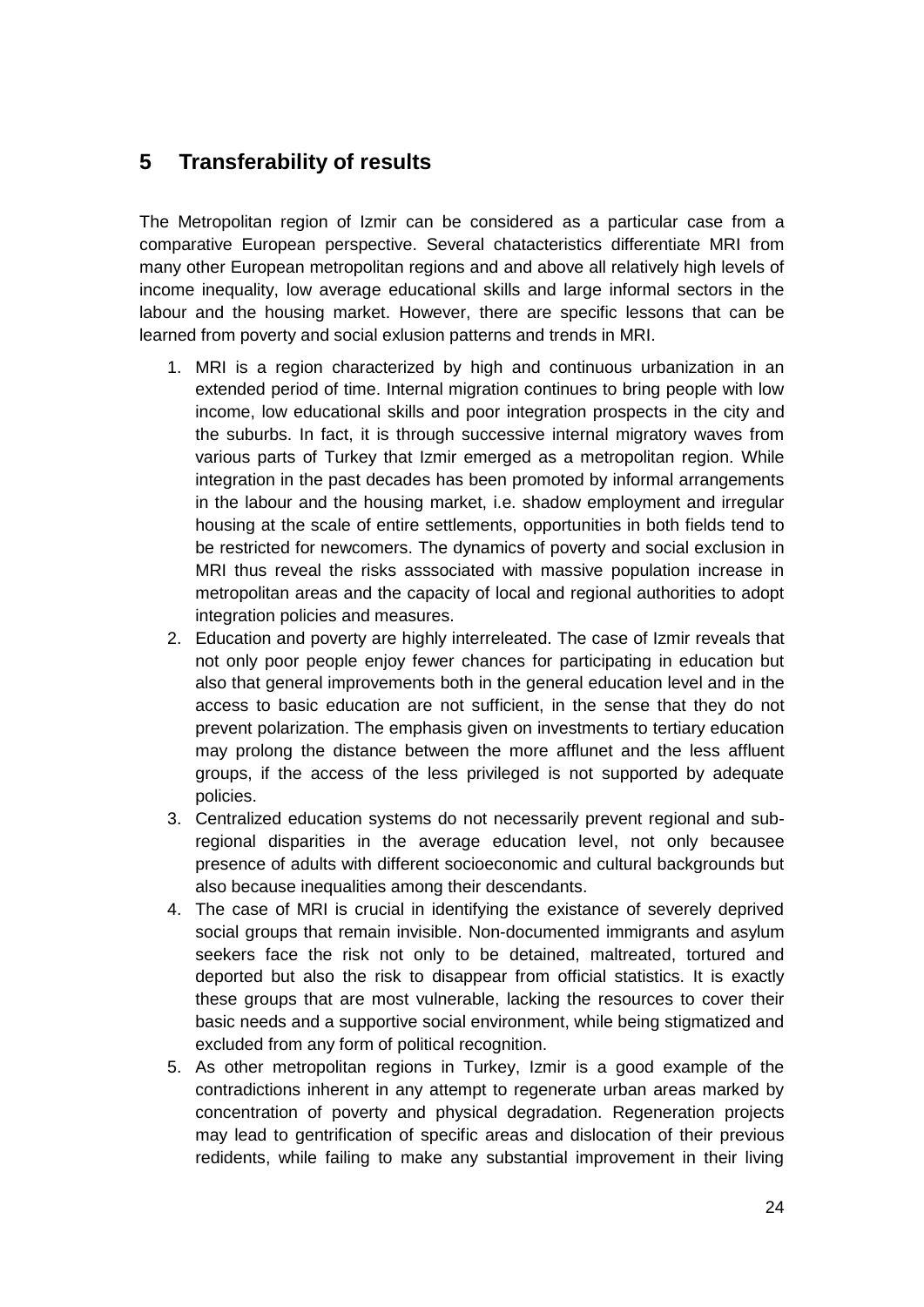conditions and integration prospects. Even worse, regeneration may in fact deteriorate the relative position of the deprived reidents, by destroying their social networks, employment opportunities and even their already limited access to social facilities The responsible administrative units and planning authorities must take into account these problems.

6. In this perspective, it seems crucial for local authorities to develop extended networks of service provision in collaboration with the state agencies and sublocal actors. The role of the latter is important especially when they are connected with established traditions of local representation.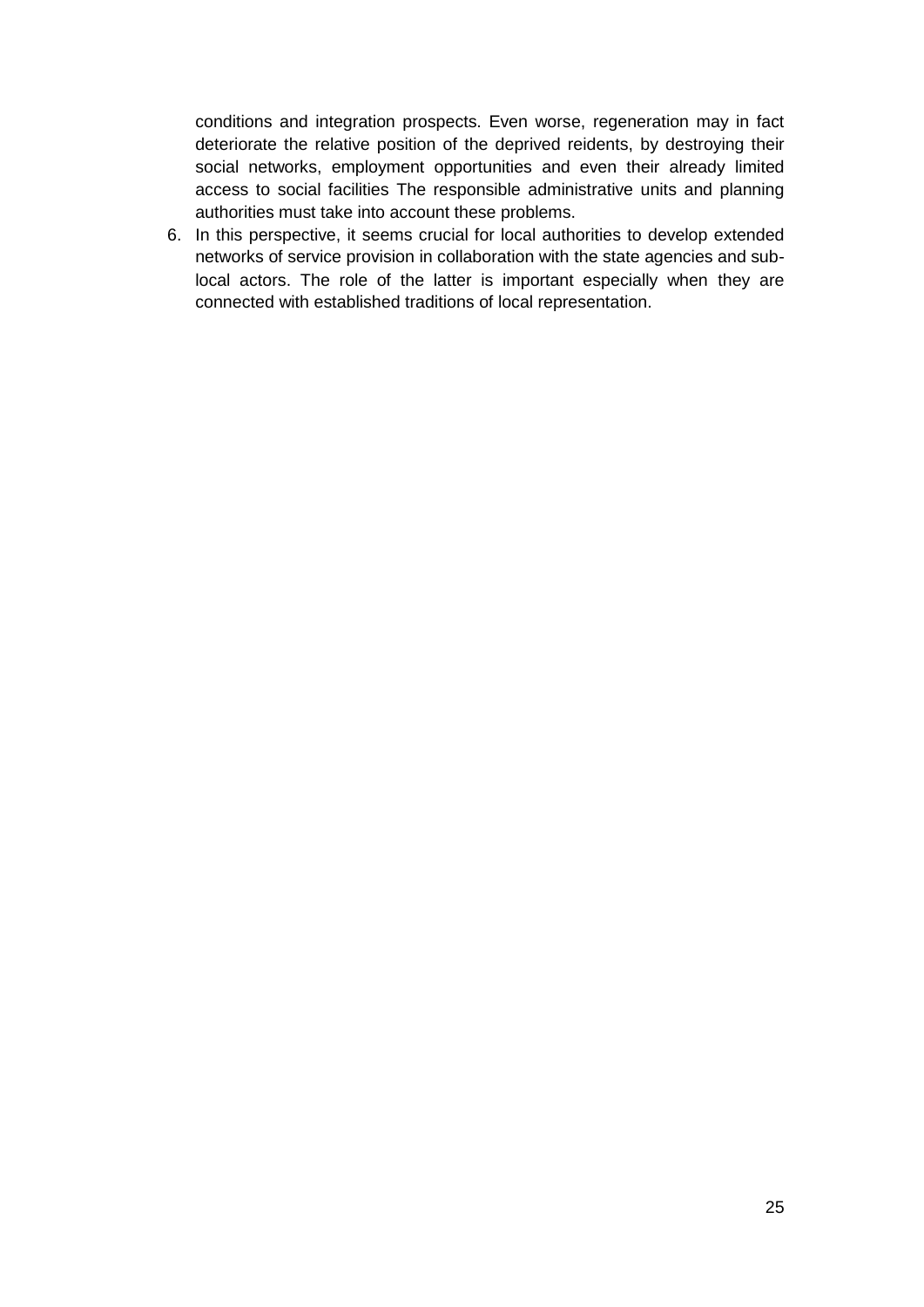## <span id="page-33-0"></span>**6 Conclusions for policy development and monitoring**

The case of Izmir raises questions about poverty and social exclusion in conditions of rapid and continuous urbanization. In this perspective, Izmir experiences conditions that are dissimilar from the rest of European cities. However poverty and social exclusion caused by massive migration flows is an issue of significance in a wide range of European cities, although in different rates. The challenge is to provide adequate services (education being one of the most crucial) in rapidly transforming parts of the urban/metropolitan tissue, without discriminating against newcomers.

Despite improvements in the average years of education and in the education prospects for children growing in poor socioeconomic conditions, inequalities persist. Inequalities are perplexed by issues of ethnicity (although this is not always recognized) and segregation. The challenge is to build a more comprehensive education system with a balanced spatial structure in conditions of reduced economic recourses transferred by the state.

Education provided by several institutions outside the formal education scheme is of great importance in a country where significant parts of the adult population possess poor education skills. This is even more important in areas where people with low skills concentrate. The challenge is to provide comprehensive non-formal education courses that improve social integration prospects, in collaboration with local authorities.

Despite the increase of compulsory education from 5 to 8 and then to 12 years, child labour remains an issue. Children are found to be working at home, on the streets, as apprentices and blue collar workers in small establishments and service/entertainment sectors (Müderrisoğlu, 2005). The challenge is to combine comprehensive education policies with social policy in order to combat conditions of poverty that force children to drop out, being unable to cover education costs.

Education inequalities between genders persist, especially in slum areas with high percentages of poorly educated adults. The challenge is to improve equal opportunities for men and women combating with material and cultural obstacles.

The Turkish education system is highly centralized but initiatives by local authorities have started to emerge in order to address local priorities and needs. The challenge is to facilitate and enrich local initiatives in order to meet the varied needs of local populations, while maintaining a comprehensive common core of education services.

Izmir is under major economic transformations. Its traditional significance in manufacturing is decreasing while banking, finance, trade and tourism activities contribute to the increasing share of the Region in the GNP. The challenge is to promote integration of people that are affected by economic transformations, especially those in informal activities.

Last but not least, Izmir is situated on the crossroads of international migration, accommodating an unknown number of people on the move, often entrapped in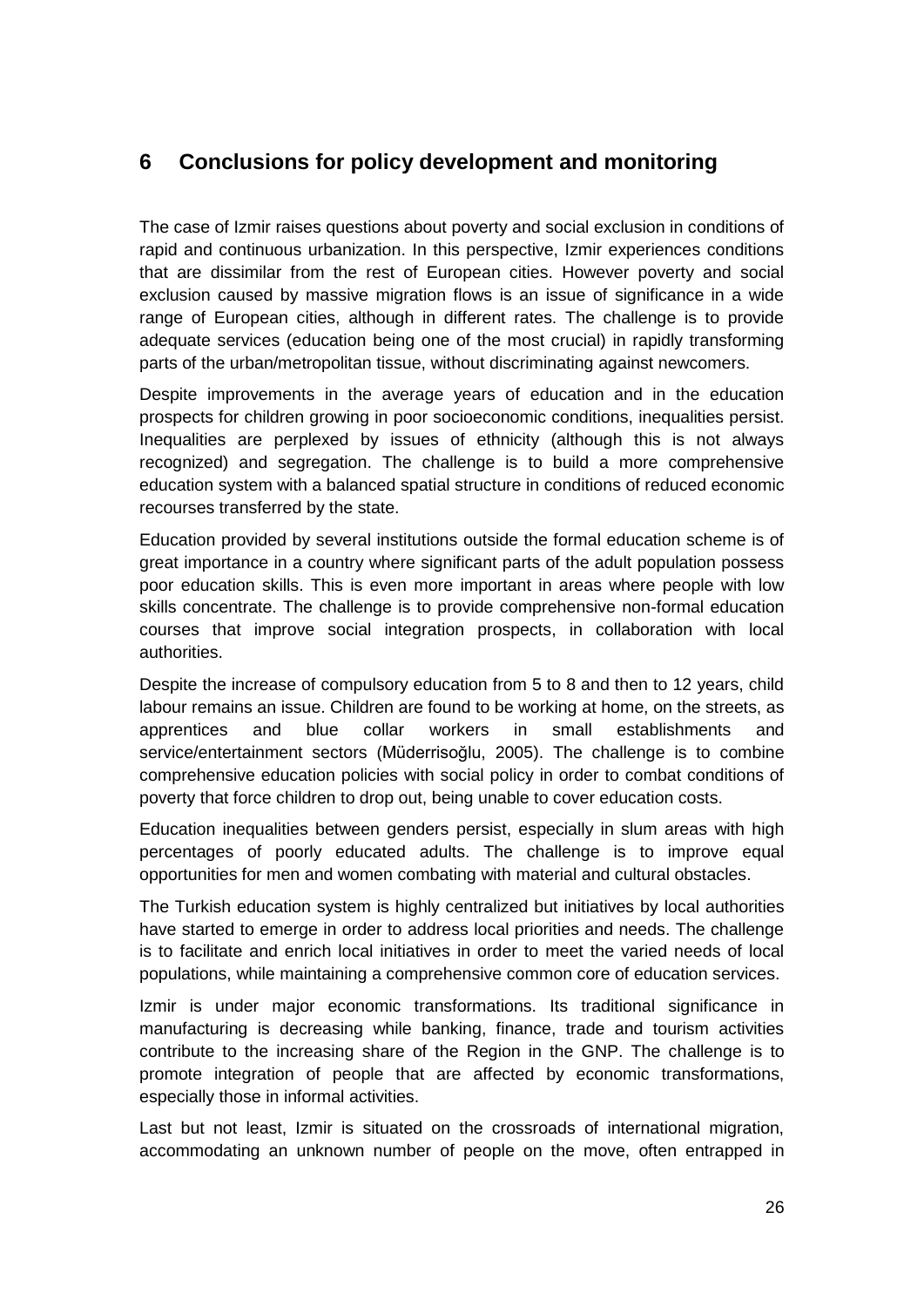various spaces of enclosure, including death traps. The challenge here is perhaps even broader but first of all it necessarily includes the recognition of immigrants as people with rights.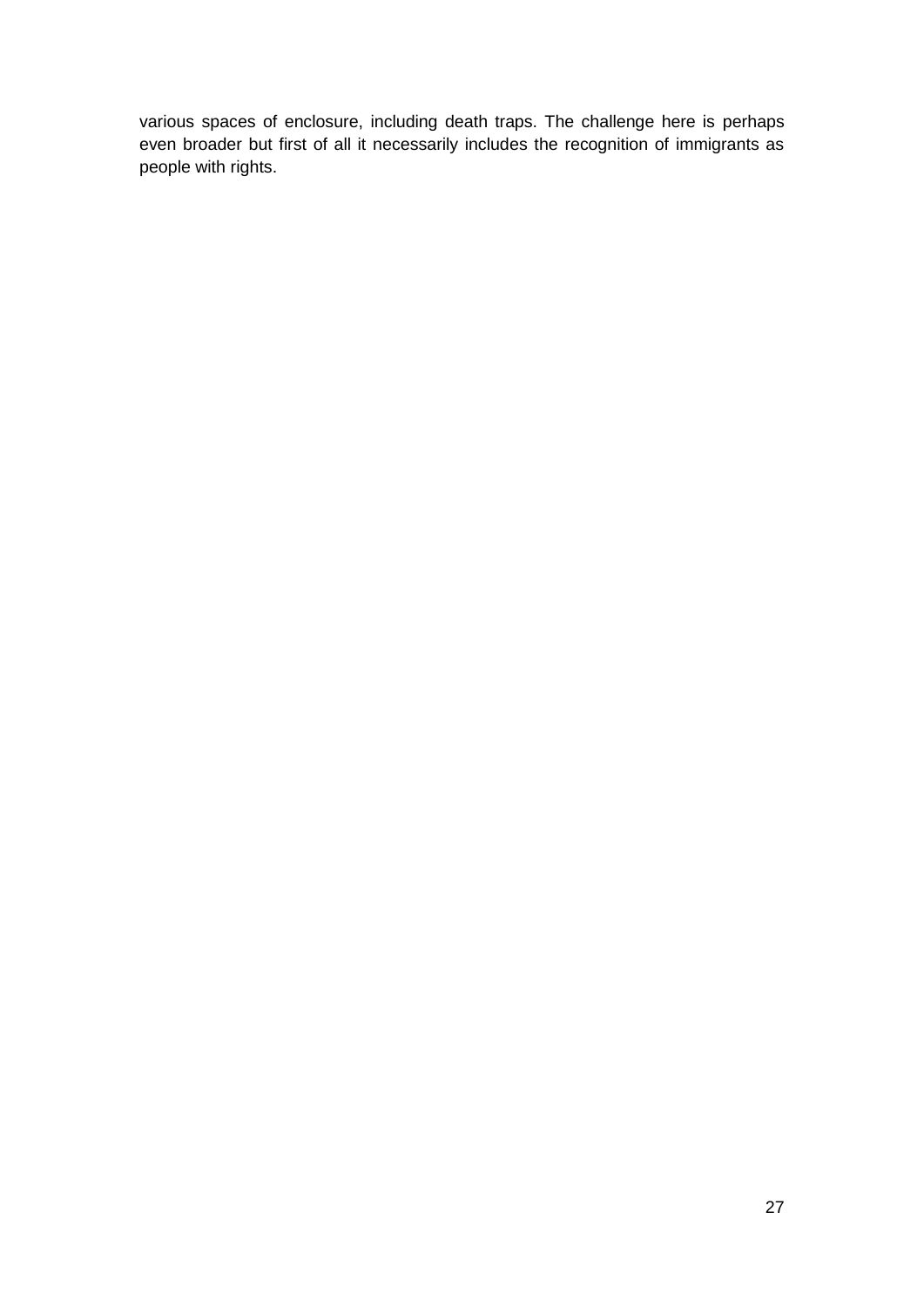### <span id="page-35-0"></span>**7 Literature**

Adaman, F. & Kayder, C. (2005) Poverty and social exclusion in the slum areas of large cities in Turkey. Unpublished report. [online] Available at: spm.ku.edu.tr/wpcontent/uploads/pdf/povertyexclusion.pdf

Arslan, H. (2013) Urban regeneration and the social exclusion: The case of Izmir NARKENT project, *Humanities and Social Sciences Review*, 2(3): 481-487.

Clark, N. and Mihael, A. (2012) An overview of education in Turkey, WENR Archive. [online] Available at: http://wenr.wes.org/2012/09/wenr-september-2012-education-inturkey/

Duman, A. (2010) Female education inequality in Turkey: Factors affecting girls' schooling decisions, *International Journal of Education, Economics and Development*, 1(3): 243-258.

Duman, A. (2008) Education and income inequality in Turkey: Does scholling matter? *Financial Theory and Practice*, 32(3): 369-385.

Filiztekin, A. (2009) Regional unemployment in Turkey, *Papers in Regional Science*, 88(4): 863–878.

Global Detention Project (2010) *Turkey detention profile.* [online] Available at: http://www.globaldetentionproject.org/countries/europe/turkey/introduction.html

Hatakenaka, S. (2006) *Higher Education in Turkey for the 21st Century: Size and Composition.* [online] Available at:

http://siteresources.worldbank.org/EXTECAREGTOPEDUCATION/ Resources/444607-

192636551820/S. Hatakenakas report on Higher Education in Turkey for 21st Century Nov 2006.pdf

Hanushek, E.A. & Woessmann, L. (2005) Does educational tracking affect performance and inequality? Differences-in-differences evidence across countries, *CESifo working papers*, No. 1415. [online] Available at: http://SSRN.com/abstract=668864

Human Rights Watch (2008) *Stuck in a Revolving Door: Iraqis and other Asylum Seekers and Migrants at the Greece/Turkey Entrance to the European Union*, New York: Human Rights Watch.

Karahasan, B.C. & Uyar, E. (2009) Spatial Distribution of Education and Regional Inequalities in Turkey, *Munich Personal RePEc Archive*, Paper No 30130. [online] Available at: http://mpra.ub.uni-muenchen.de/30130/

Kaya, I. & Zengel, R. (2005) A marginal place for the Gypsy community in a prosperous city: Izmir, Turkey, *Cities*, 22(2): 151-160.

Müderrisoğlu, S. (2005) To work or not to work? That is the Question! In: Adaman & Kayder, ed.

OECD (2013) *OECD Factbook: Economic, Environmental and Social Statistics*. [online] Available at:

http://www.oecd-ilibrary.org/content/book/factbook-2013 en?itemId=/content/chapter/factbook-2013-25-en.

Yucesan-Ozdemir, G. & Ozdemir, A.M. (2012) The political economy of education in Turkey: State, labor and capital under AKP rule. In: Inal, K & Akkaymak, G., ed. *Neo-*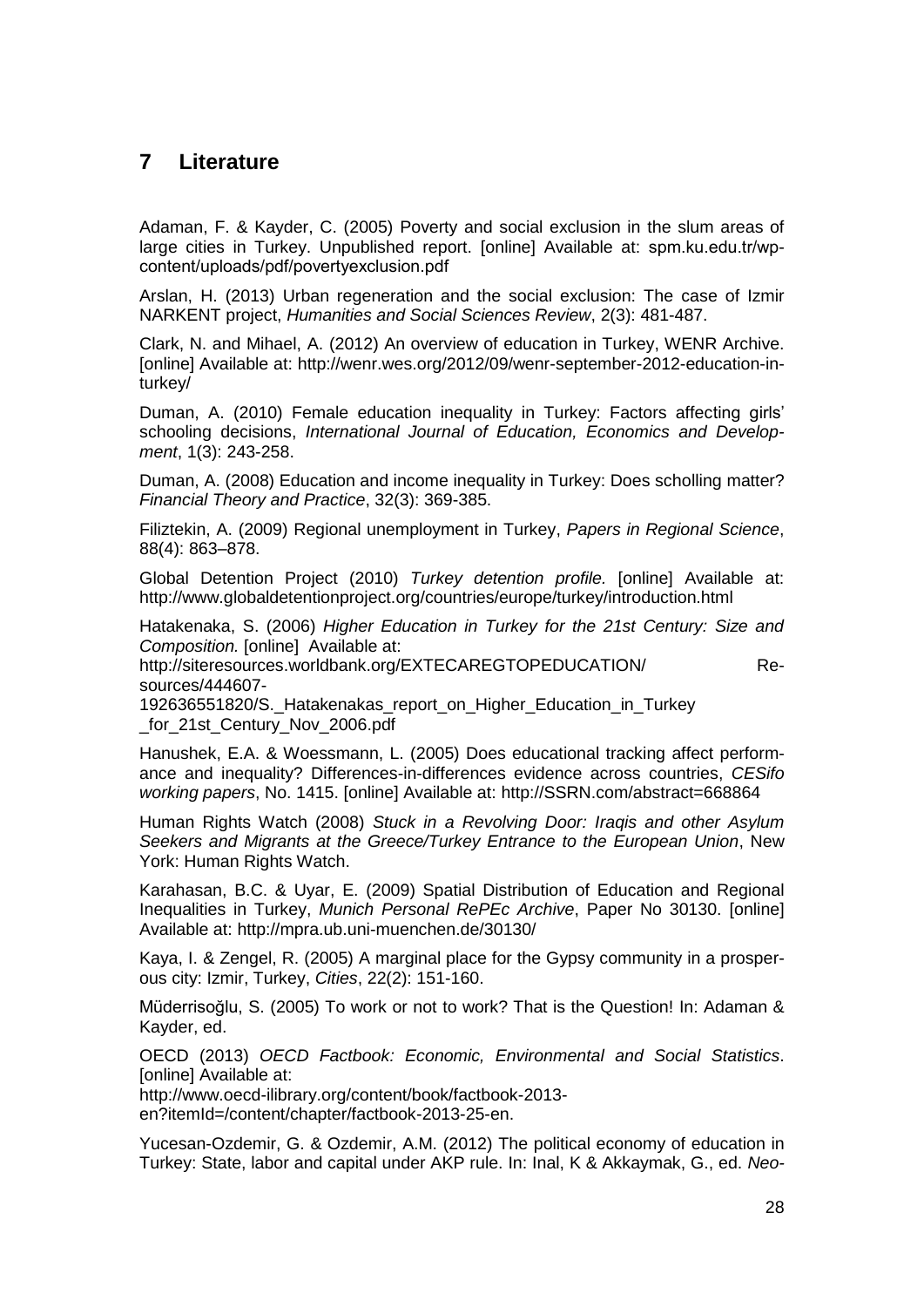*liberal Transformation of Education in Turkey*. New York: Palgrave MacMillan, pp. 3- 16.

Sonmez, I. (2007) Concentrated Urban Poverty: The Case of Izmir Inner Area, Turkey, *European Planning Studies*, 15(3): 319-338.

UHHCR (2014) *2014 UNHCR country operations profile – Turkey.* [online] Available at: http://www.unhcr.org/pages/49e48e0fa7f.html

Unverdi, H., Bosswick, W. & Luken-Klassen, D. (2007) *Case study on housing: Izmir, Turkey. Report for the European Foundation for the Improvement of Living and Working Conditions.* [online] Available at: www.eukn.org/dsresource?objectid=146223

Uzun, B., Çete, M. & Palancıoglu, M. (2010) Legalization and upgrading illegal settlements in Turkey, *Habitat International*, 34: 204-209.

Yilmaz, B. (2005) Far away, so close: Social exclusion and spatial relegation in an inner-city slum of İstanbul. In: Adaman & Keyder, ed.